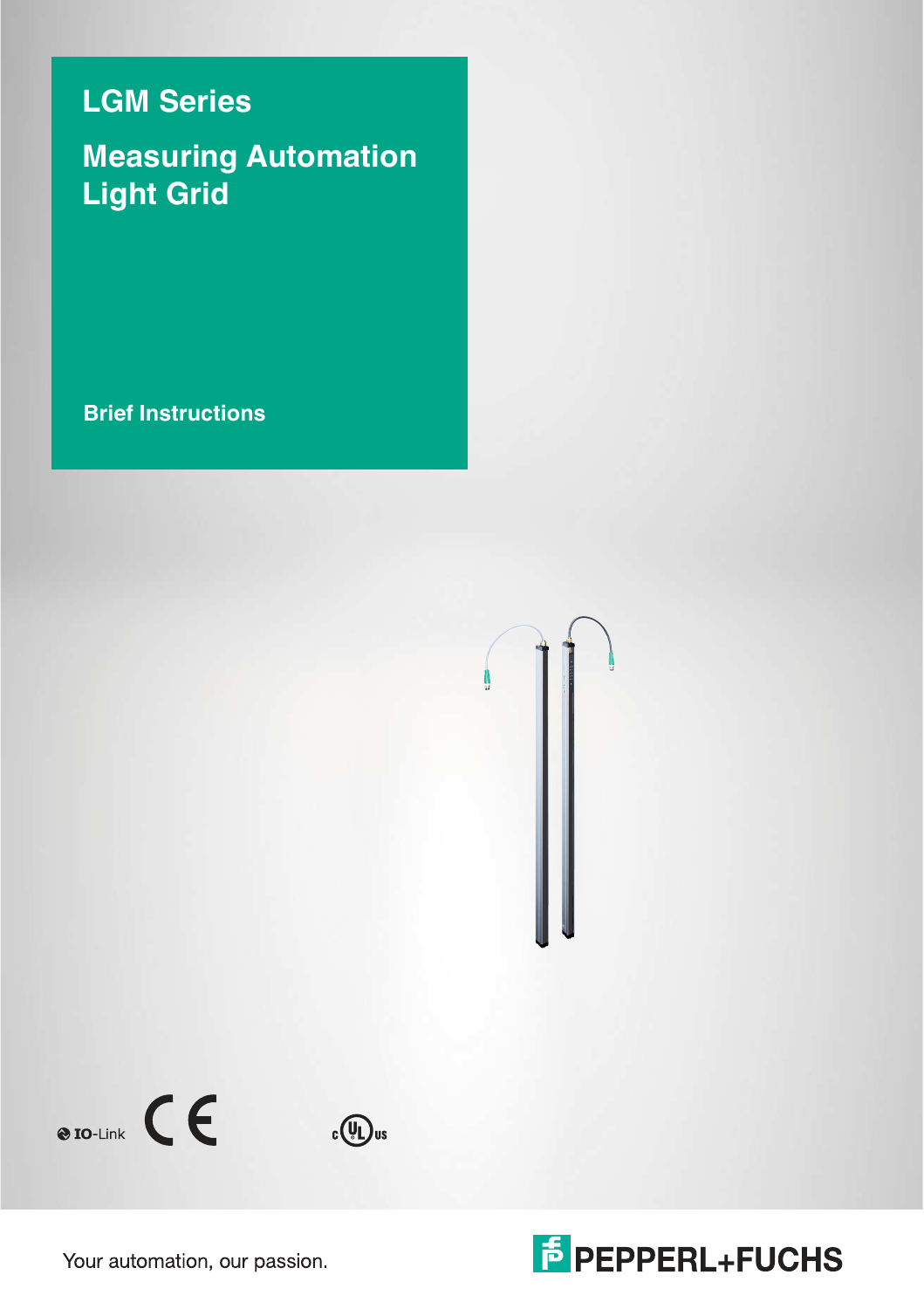With regard to the supply of products, the current issue of the following document is applicable: The General Terms of Delivery for Products and Services of the Electrical Industry, published by the Central Association of the Electrical Industry (Zentralverband Elektrotechnik und Elektroindustrie (ZVEI) e.V.) in its most recent version as well as the supplementary clause: "Expanded reservation of proprietorship"

### **Worldwide**

Pepperl+Fuchs Group Lilienthalstr. 200 68307 Mannheim **Germany** Phone: +49 621 776 - 0 E-mail: info@de.pepperl-fuchs.com

## **North American Headquarters**

Pepperl+Fuchs Inc. 1600 Enterprise Parkway Twinsburg, Ohio 44087 USA Phone: +1 330 425-3555

E-mail: sales@us.pepperl-fuchs.com

### **Asia Headquarters**

Pepperl+Fuchs Pte. Ltd. P+F Building 18 Ayer Rajah Crescent Singapore 139942 Phone: +65 6779-9091 E-mail: sales@sg.pepperl-fuchs.com https://www.pepperl-fuchs.com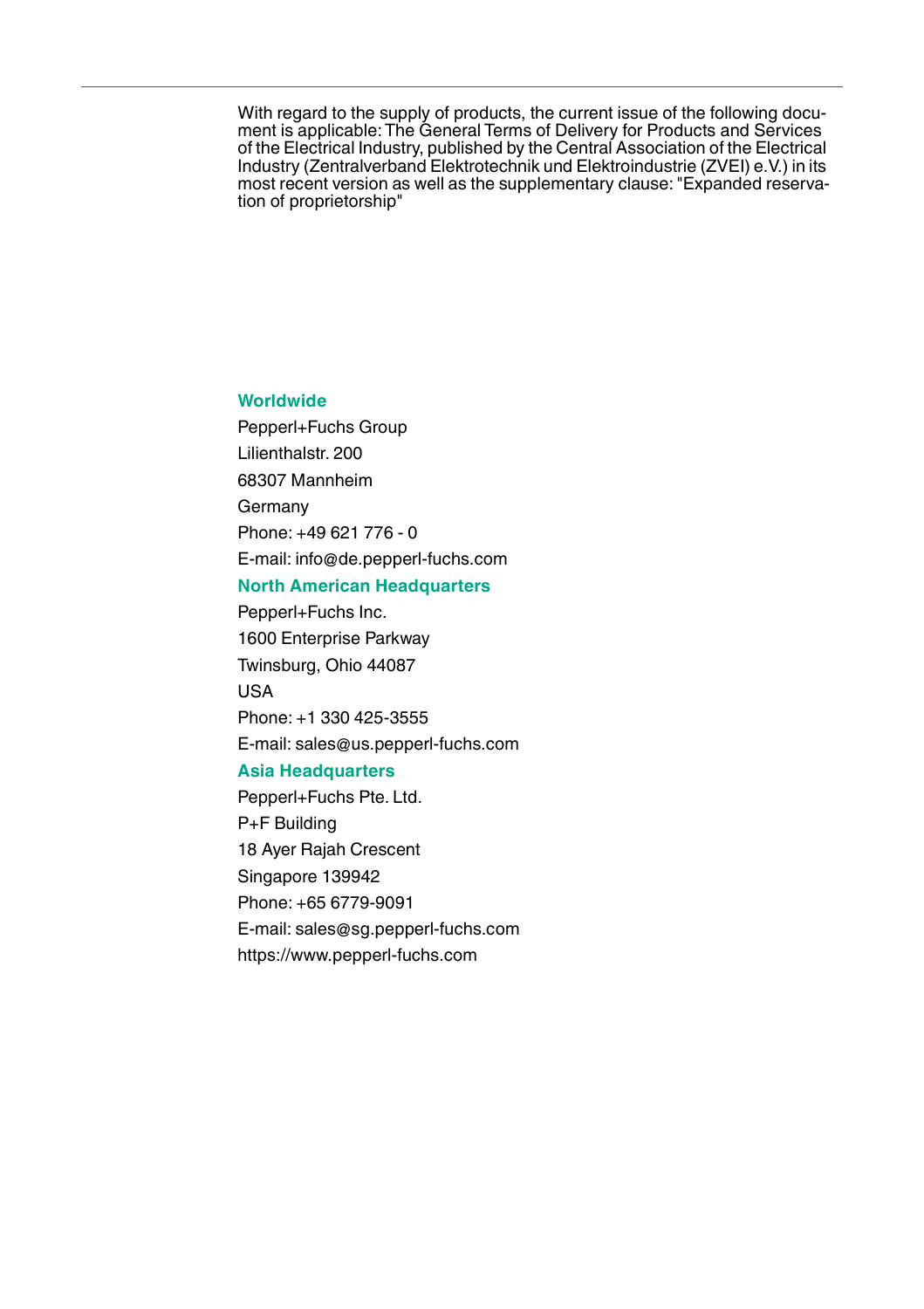| 1.1   | Purpose of These Brief Instructions 4          |                                                               |
|-------|------------------------------------------------|---------------------------------------------------------------|
| 1.2   | Product documentation on the internet 4        |                                                               |
| 1.3   |                                                |                                                               |
|       |                                                |                                                               |
| 2.1   |                                                |                                                               |
| 2.2   |                                                |                                                               |
| 2.3   |                                                |                                                               |
|       |                                                |                                                               |
| 3.1   |                                                |                                                               |
| 3.2   |                                                |                                                               |
|       |                                                |                                                               |
|       |                                                |                                                               |
| 5.1   | Operating the Light Grid Using the Programming |                                                               |
|       |                                                |                                                               |
|       |                                                |                                                               |
| 5.2.1 |                                                |                                                               |
| 5.2.2 |                                                |                                                               |
|       |                                                |                                                               |
|       |                                                |                                                               |
|       | 5.2                                            | <b>Commissioning and Operating the Light Grid with</b><br>6.1 |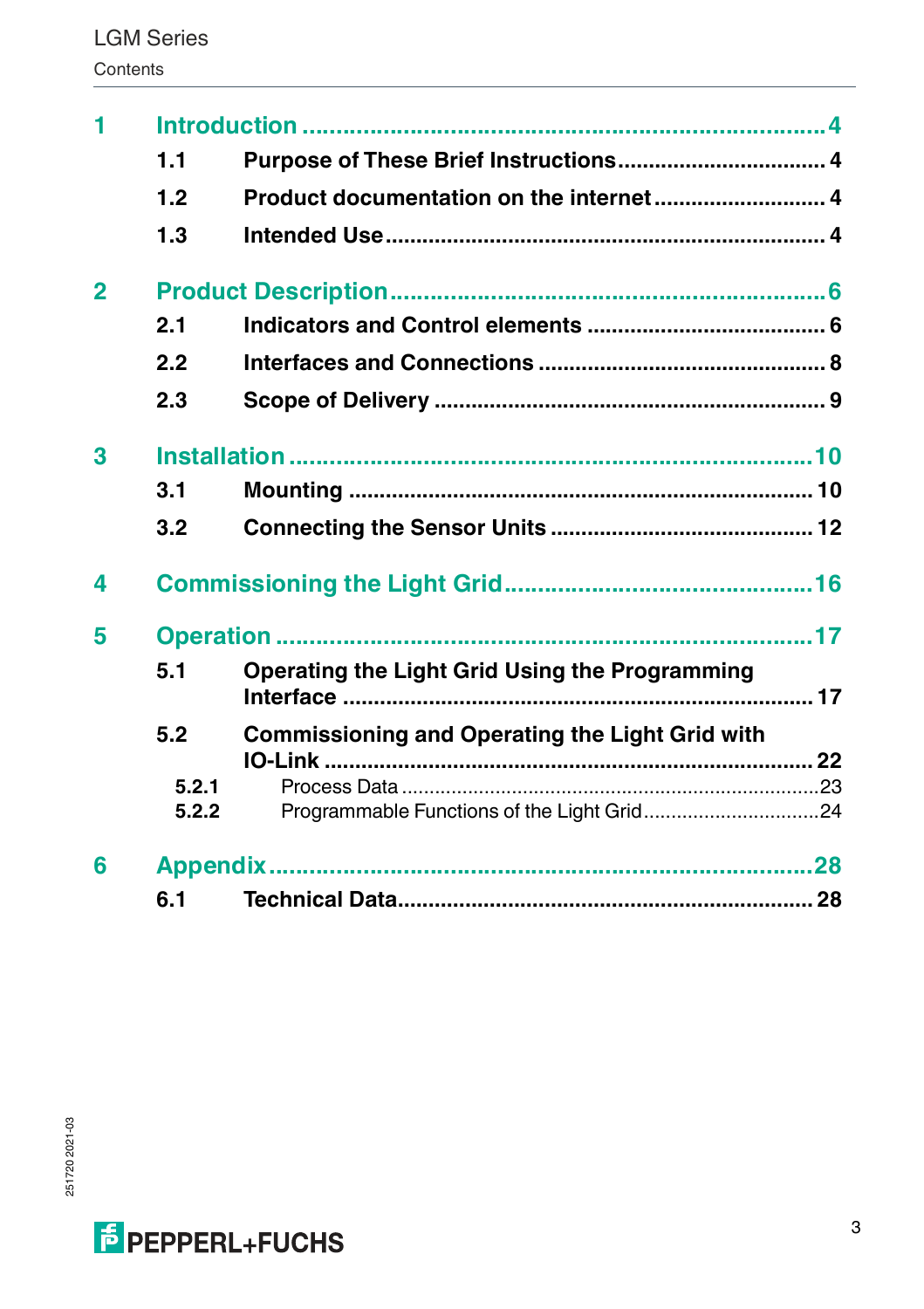## <span id="page-3-0"></span>**1 Introduction**

## **1.1 Purpose of These Brief Instructions**

<span id="page-3-2"></span><span id="page-3-1"></span>These brief instructions contains basic instructions for operating the device. However, the manual takes priority over the brief instructions.

## **1.2 Product documentation on the internet**

[You can view all the relevant documentation and additional information on your](http://www.pepperl-fuchs.com)  product at http://www.pepperl-fuchs.com. Simply enter the product name or [model number in the](http://www.pepperl-fuchs.com) **Product/Key word search** box and click **Search**.

| <b><i>f</i></b> PEPPERL+FUCHS<br>Your automation, our passion. |                 |                 |         |          |                    |                                                                     |   |
|----------------------------------------------------------------|-----------------|-----------------|---------|----------|--------------------|---------------------------------------------------------------------|---|
|                                                                |                 |                 |         |          |                    | Unternehmen   News+Events   Blog   Online-Portal   1. Land wechseln |   |
| Produkte                                                       | <b>Branchen</b> | Service+Support | Kontakt | Karriere | $\blacksquare$ (0) | Ihr Suchbegriff                                                     | م |

Select your product from the list of search results. Click on the information you require in the product information list, e.g., **Technical documents**.

CAD+CAE Approvals+Certificates Datasheet Documents Associated Products

<span id="page-3-3"></span>A list of all available documents is displayed.

## **1.3 Intended Use**

The measuring LGM light grid consists of an emitter and receiver strip. Located between the strips is the measuring range consisting of infrared light beams. When an object enters the measurement field, one of several selectable measuring methods sends out data on the interrupted beams via I/O-Link. The reading is in mm.

## **Application areas**

Warehousing and material handling, packaging industry



## **Caution!**

Not a safety component

The light grid is not a certified safety light grid in accordance with EN 61496. It is also not a safety component under the terms of the EU Machinery Directive 2006/42/EC. The light grid must therefore not be used for the purpose of preventing risk to individuals or parts of the body.

Always operate the device as described in these instructions to ensure that the device and connected systems function correctly. The protection of operating personnel and plant is guaranteed only if the device is operated in accordance with its intended use.

The device and its input and output circuits must be operated from a power supply that fulfills the requirements of PELV/SELV systems.

Only use recommended original accessories.

The operating company bears responsibility for observing locally applicable safety regulations.

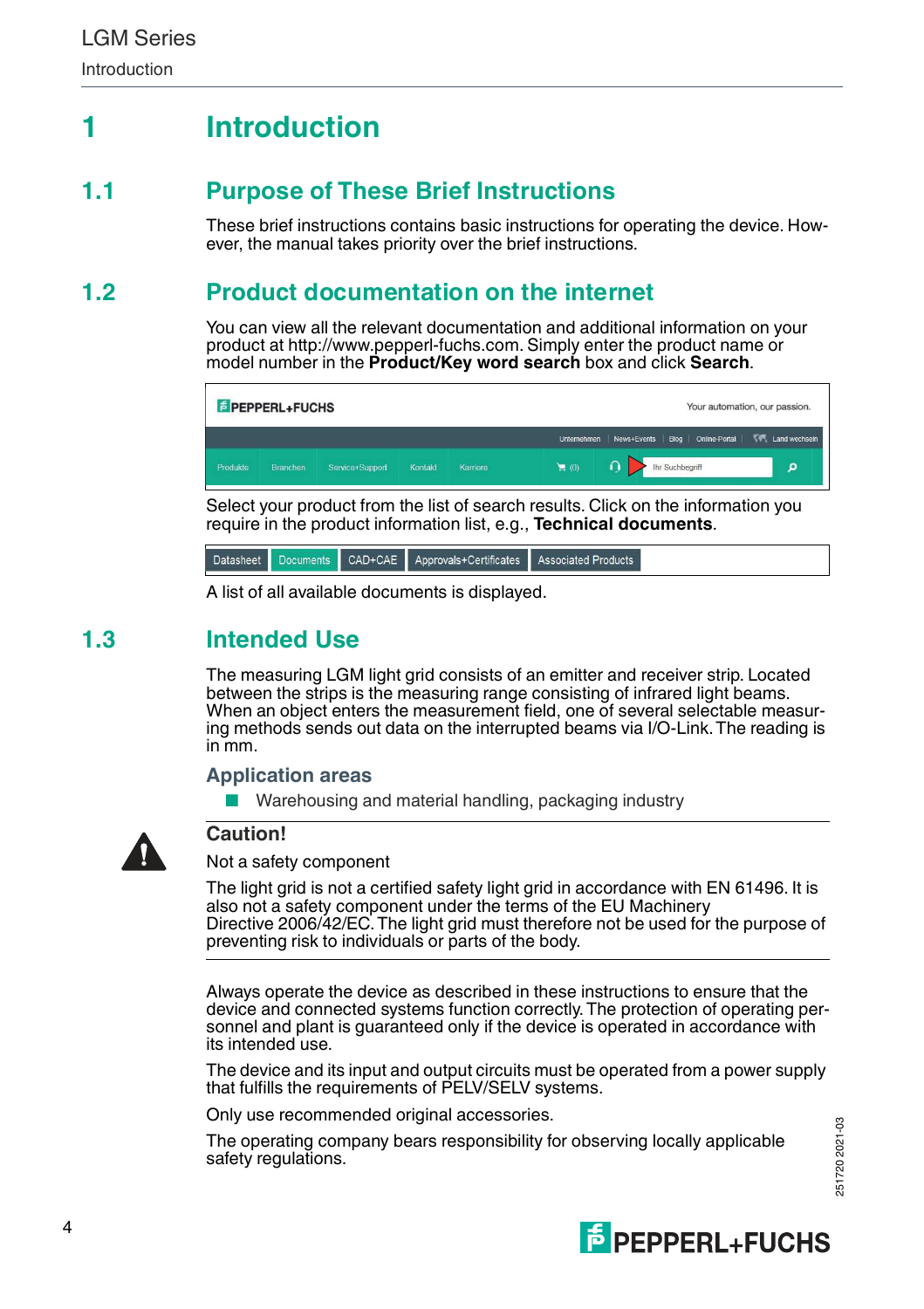Installation and commissioning of all devices may be performed only by trained and qualified personnel.

It is dangerous for the user to make changes and/or repairs. Additionally, doing so voids the warranty and excludes the manufacturer from any liability. In the event of any serious errors, stop using the device. Secure the device against unintended operation. To have the device repaired, return it to your local Pepperl+Fuchs representative or your sales center.



## **Note**

**Repairs**

If the light grid requires repair, please send the emitter **and** receiver together to Pepperl+Fuchs.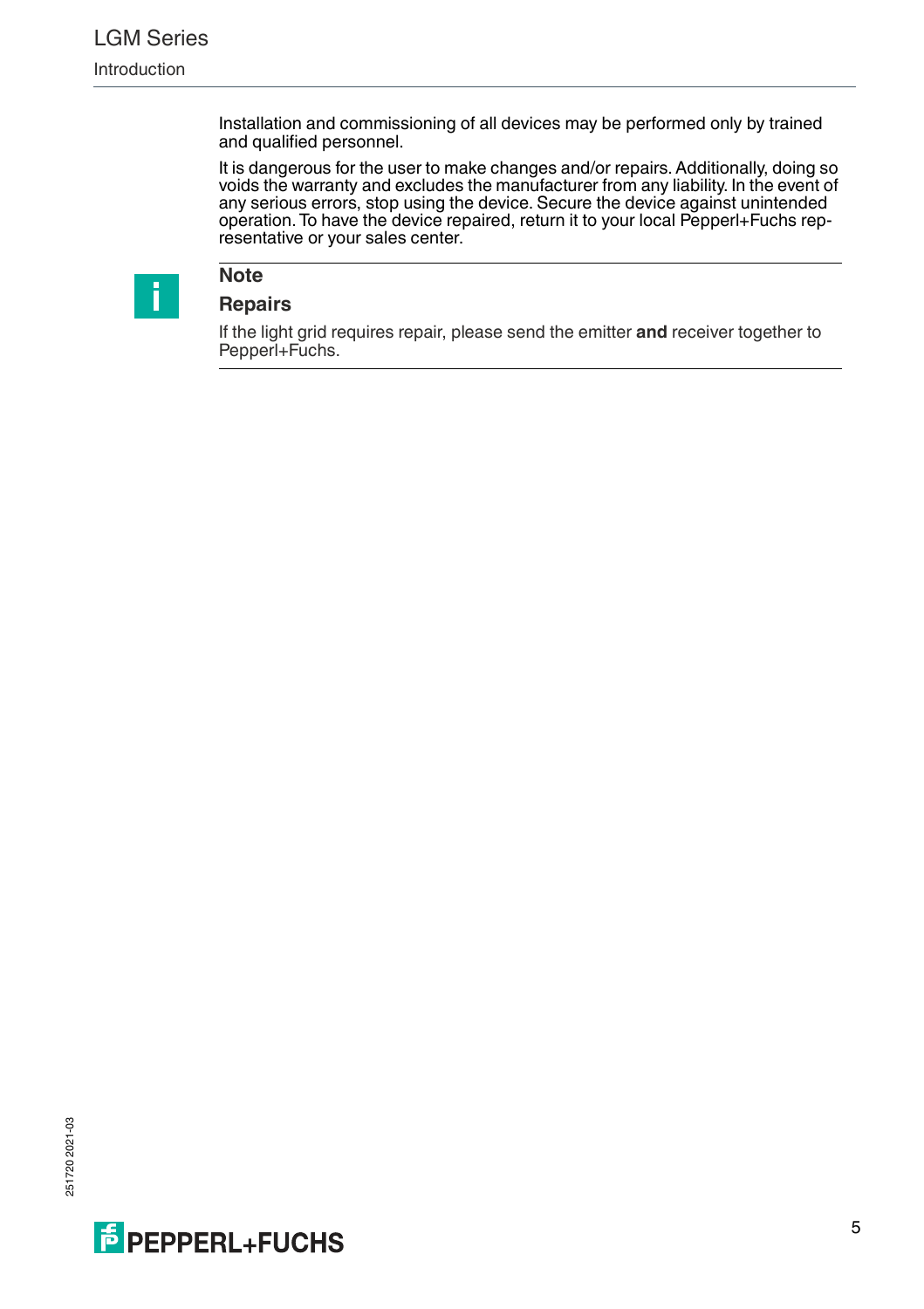## <span id="page-5-0"></span>**2 Product Description**

## **2.1 Indicators and Control elements**

## <span id="page-5-1"></span>**Emitter unit**



Figure 2.1 Function indicator on the emitter unit

2) Operation indicator: indicates power-on or power-save mode

3) Status indicator: indicates transmission power, fault state, or active test mode

## **Operation indicator and status indicator on the emitter**

| <b>Function</b>                        | <b>Diagnostic description</b> |  |
|----------------------------------------|-------------------------------|--|
| <b>Operation indicator</b> (green LED) |                               |  |
| Green LED on                           | Power-on                      |  |
| Green LED off<br>Yellow LED flashing   | Power-save mode               |  |
| <b>Status indicator (yellow LED)</b>   |                               |  |
| Yellow LED off                         | Power of emitter is low       |  |
| Yellow LED is on                       | Power of emitter is high      |  |
| Yellow LED flashing                    | Fault state                   |  |
| Yellow LED changes state               | Test mode is active           |  |

### **Receiver unit**



Figure 2.2 Function indicator on the receiver unit

2 )Operation indicator: indicates power-on, power-save mode, IO-Link mode aktive, or fault state

Status indicator: indicates detection field status, functional reserve, or fault state ้ 3

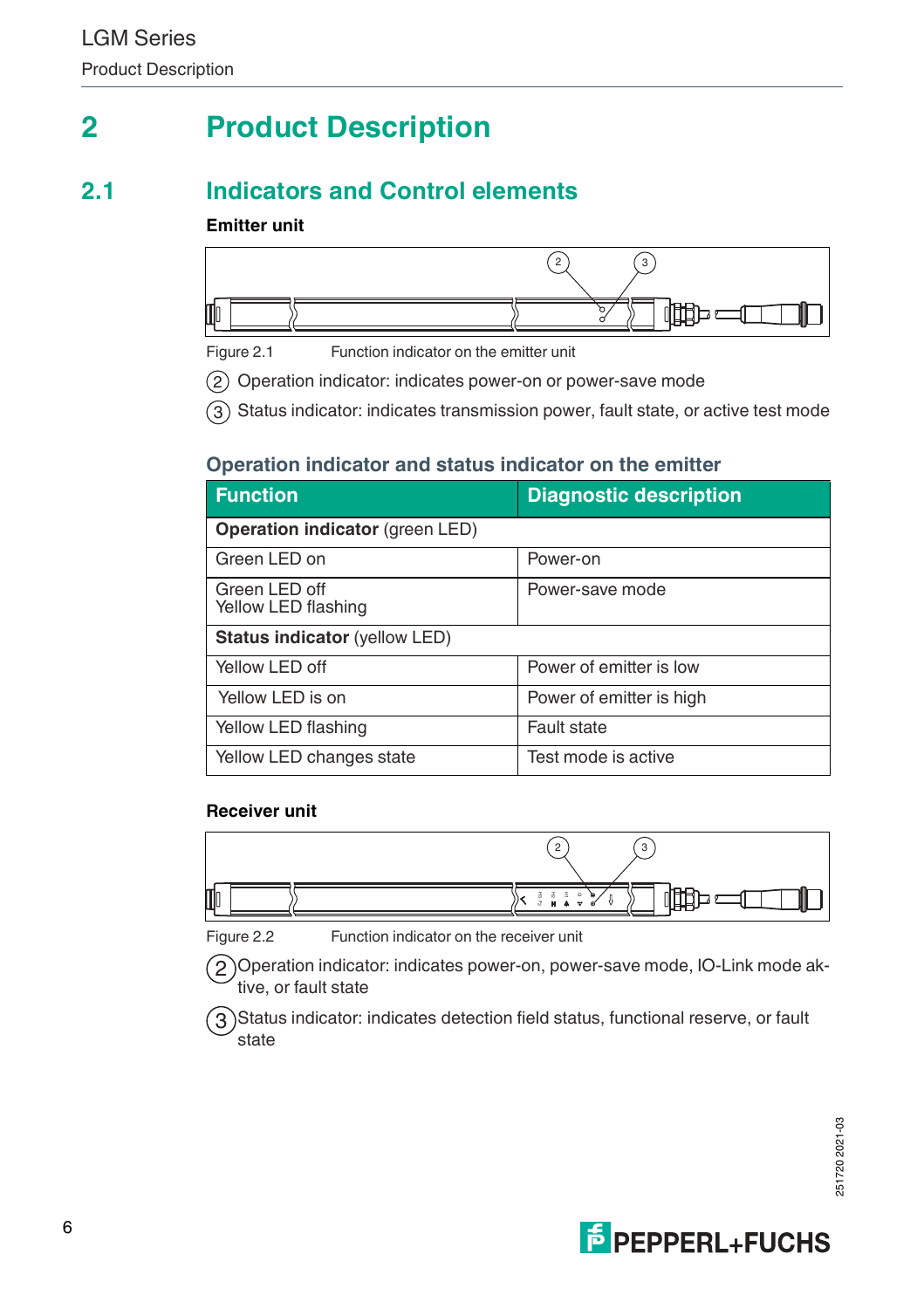| <b>Function</b>                                | <b>Diagnostic Description</b>                               |  |
|------------------------------------------------|-------------------------------------------------------------|--|
| Operation indicator (green LED)                |                                                             |  |
| Green LED permanently on                       | Power-on                                                    |  |
| Green LED permanently off                      | Power-save mode                                             |  |
| Green LED flashes with short interrup-<br>tion | Active IO-Link mode, receiver's operat-<br>ing panel locked |  |
| Green LED flashes with 4 Hz                    | Fault status: short circuit at the outputs                  |  |
| <b>Status indicator (yellow LED)</b>           |                                                             |  |
| Yellow LED permanently on                      | Detection field interrupted                                 |  |
| Yellow LED permanently off                     | Detection field vacant                                      |  |
| Yellow LED flashes (approx. 4 Hz)              | Insufficient functional reserve                             |  |
| Yellow LED flashes (approx. 8 Hz)              | Fault state: fault during signal measure-<br>ment           |  |

## **Operation indicator and status indicator on the receiver**

The control panel on the receiver unit consists of 12 indicator elements. The two outer two symbols act as control elements (touch buttons). The receiver unit can be parametrized via menu selection on the control panel (see chapter [5.1](#page-16-1)).

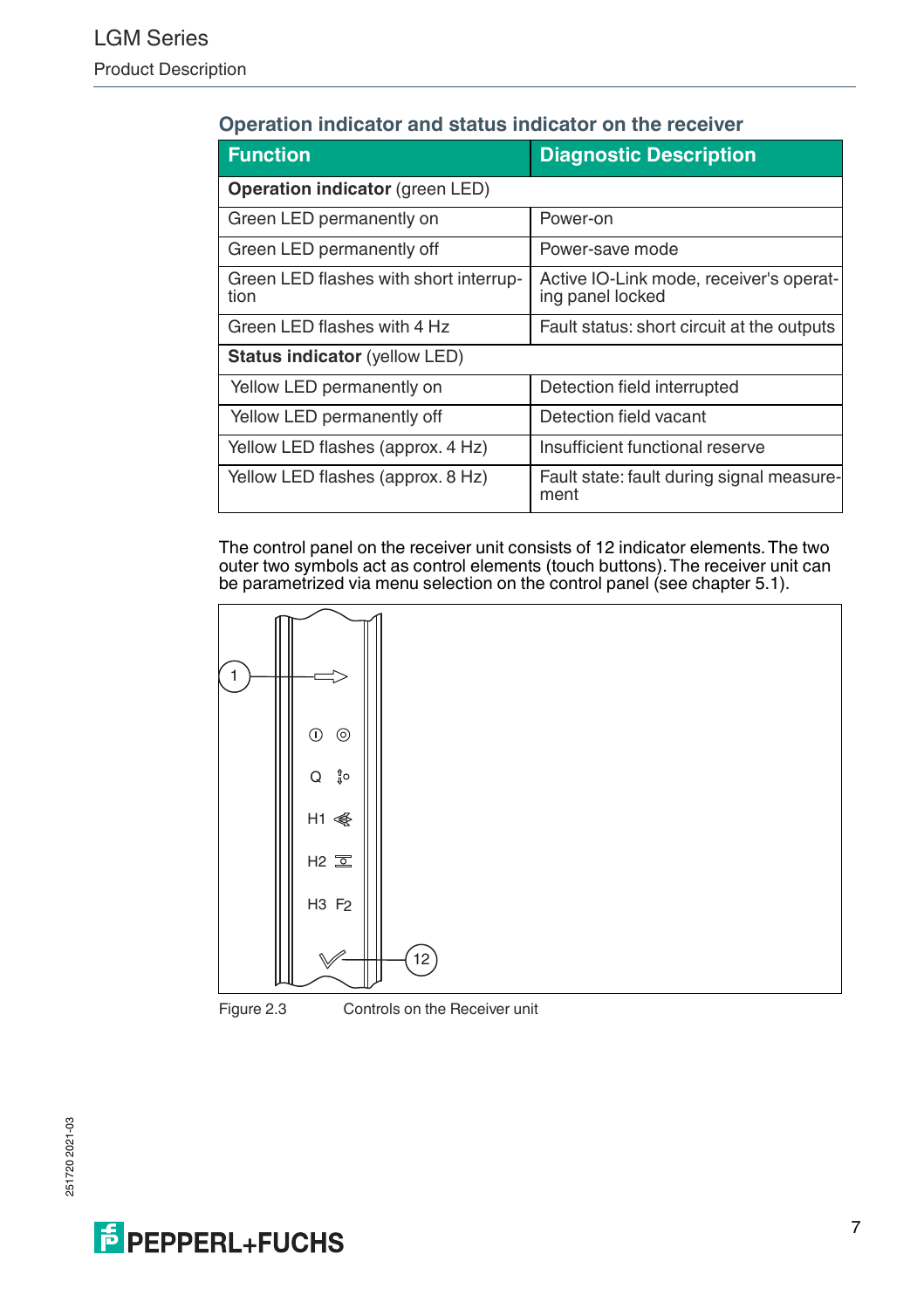| <b>Number</b>          | <b>Symbol</b> | <b>Parameter</b> | <b>Description</b>    |
|------------------------|---------------|------------------|-----------------------|
|                        |               | Menu button      | Function selection    |
| $\mathcal{Q}^{\prime}$ |               | OK button        | Function confirmation |

<span id="page-7-0"></span>For a detailed description of the function status indicators, please see see chapter [5.1.](#page-16-1)

## **2.2 Interfaces and Connections**

Use two M12 plugs for the electrical connection. The emitter unit has a cable with a 4-pin plug and the receiver unit a cable with an 8-pin plug.

### **Emitter unit**



- **1** 24 V DC
- **2** Range (In)
- **3** 0 V DC
- **4** Test (In)

### **Receiver unit**

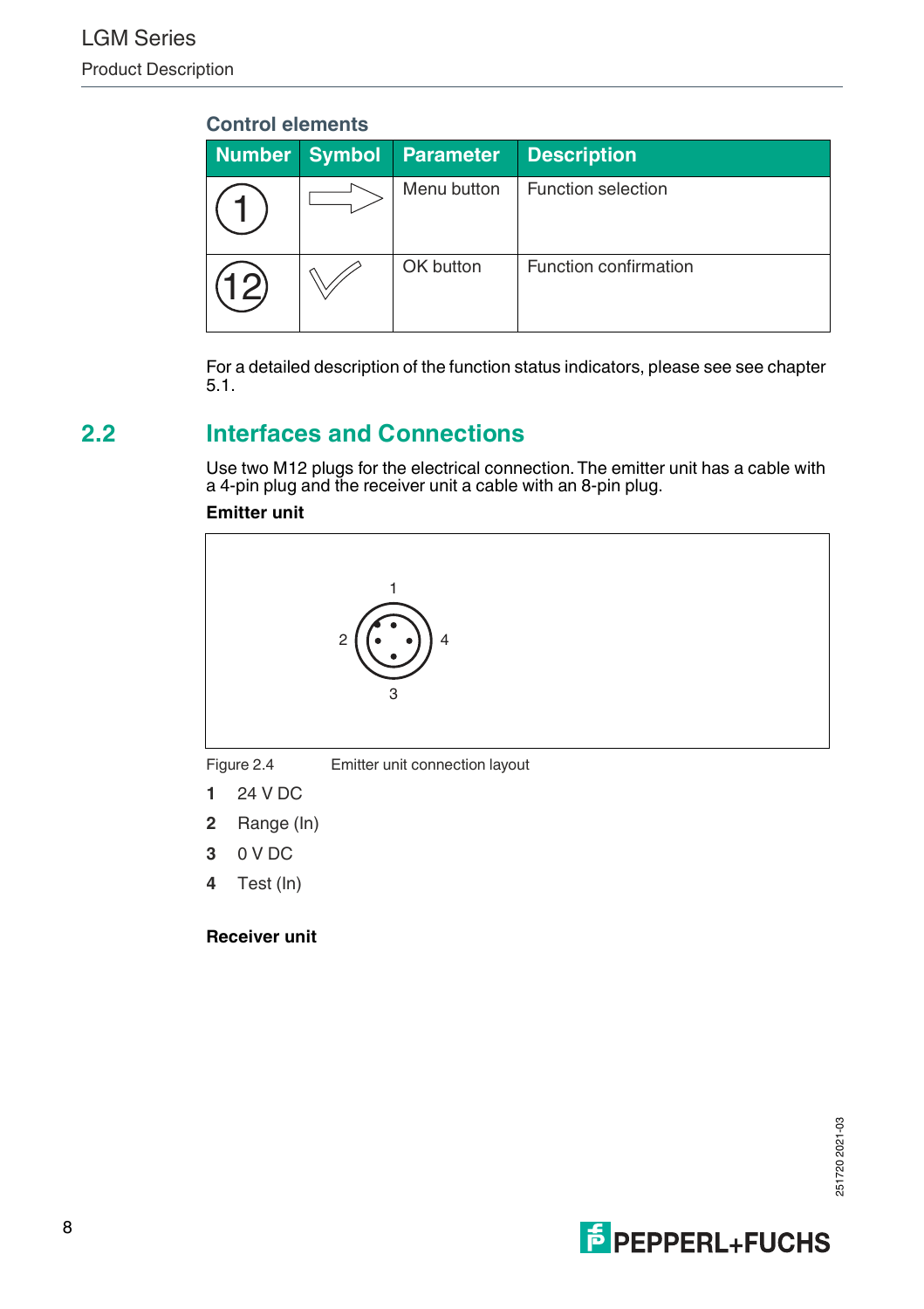

Figure 2.5 Receiver unit connection layout

- $1 + UB$
- **2** SC (Stability Control, Out)
- **3** 0 V DC
- **4** C/Q (IO-Link / Out)
- **5** Q (Out)
- **6** not connected
- **7** not connected
- **8** Teach-In (In)

<span id="page-8-0"></span>IO-Link communication is established via the C/Q (Pin 4) connection.

## **2.3 Scope of Delivery**

The scope of delivery includes:

- Emitter unit and receiver unit
- Quick start guide
- Cable lug and housing screw as spare part

Brackets and cables are not included in the scope of delivery. See the appendix or visit http://www.pepperl-fuchs.com for a selection of compatible mounting brackets and recommended cables.

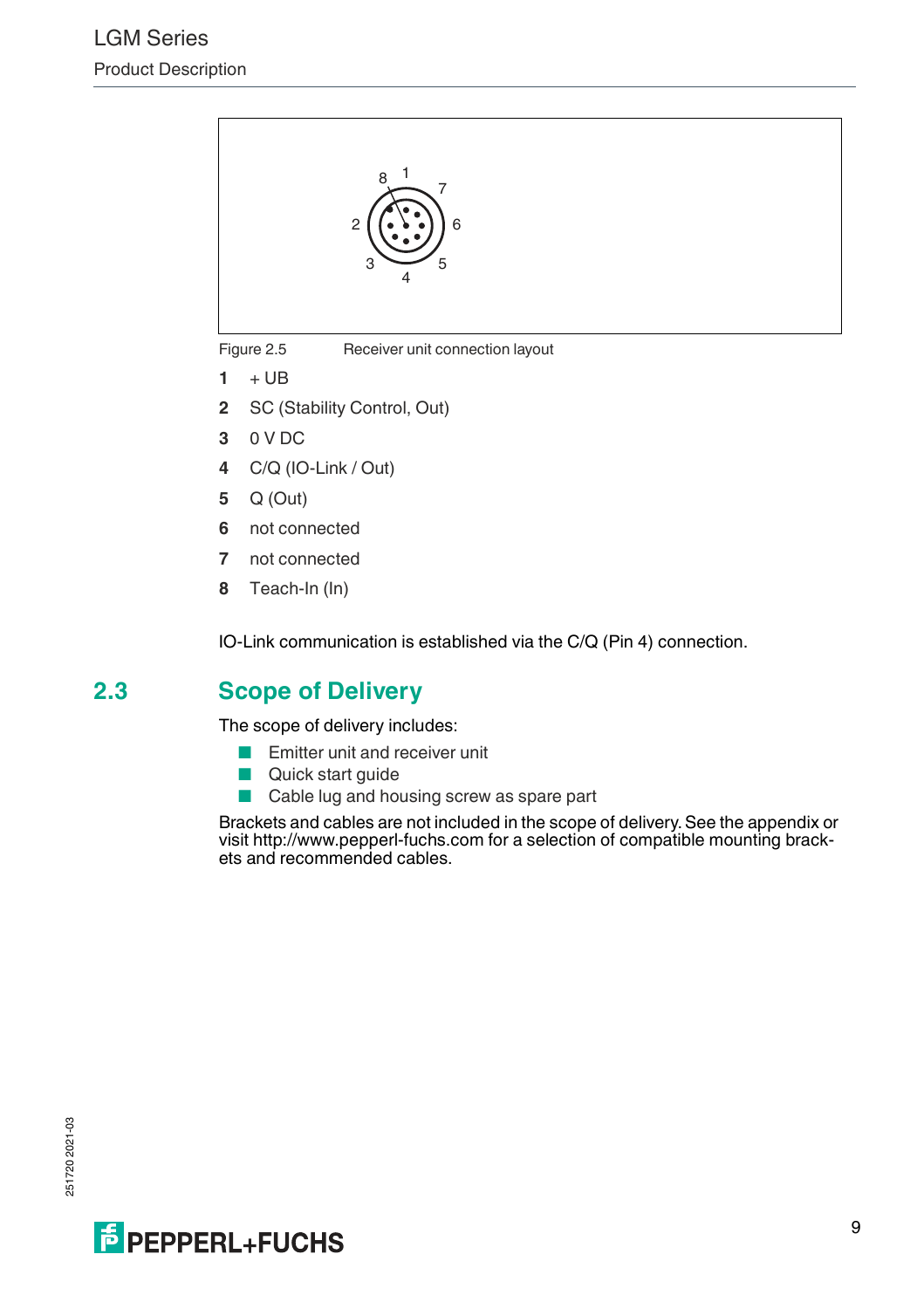## <span id="page-9-0"></span>**3 Installation**

## **3.1 Mounting**

<span id="page-9-1"></span>Make sure the detection field is free from obstacles. The first and last beams within the detection field are used for optical synchronization of emitter and receiver units. If both beams are blocked, synchronization is lost and the measurement is inhibited. The system is preconfigured for operation wth cable outlet upwards. For installation with cable outlet downwards, the receiver unit can be configured via IO-Link for the zero-point reference on the cable side.



Figure 3.1 Light Grid Dimension Drawing

To mount the slim panels, use customized bore holes  $(d = 4.5 \text{ mm}$  for M4 screws) or a rear, continuous groove (for flat M6 nuts in accordance with ISO 4035).

Various brackets are available for mounting the light grid .

### **Mounting Using the Rear Groove**

There is a continuous groove located on the rear of the strip on the light grid. Standard flat M6 nuts (in accordance with DIN 4035) fit into this groove. You can mount the light grid using these inserted nuts.

### **Mounting Using Customized Bore Holes**

You can mount the light grid using user-defined holes. The maximum screw size is M4. Make sure to follow the instructions when positioning the hole. Improper han-<br>dling can damage internal electronics.

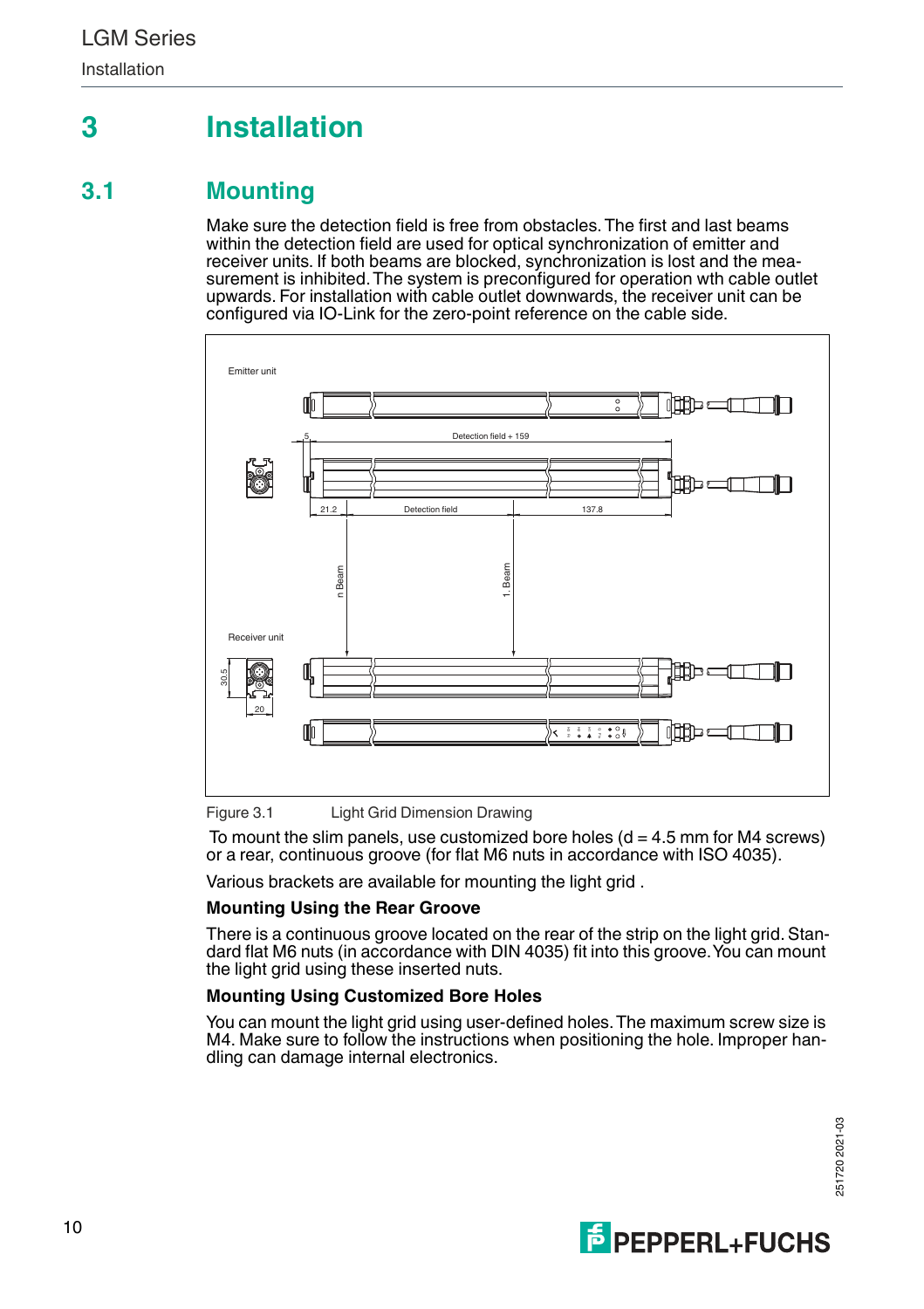

## **Preparation**

- **1.** Mark the position of the holes. Focus on the lateral continuous line on the light grid
- **2.** Mark the position of the holes.
- **3.** Using a 4.5 diameter drill, drill right through the housing.
- **4.** Deburr the hole.

.

- **5.** Repeat the first steps to drill all the holes.
- **6.** Make sure that the aluminum chippings do not scratch the optical surface.

Secure the light grid in its final position with the holes you made.



Figure 3.2 Position the center point of the installation holes.



Figure 3.3 Installation holes



## **Installation**

- **1.** Align the emitter and receiver units so they are parallel to one another and at the same height.
- **2.** The units must be aligned with an accuracy of approximately ± 5°.
- **3.** During installation, ensure that the two units are the same way up. (Both units with the cable outlet either up or down).
- **4.** Do not exceed the maximum range.

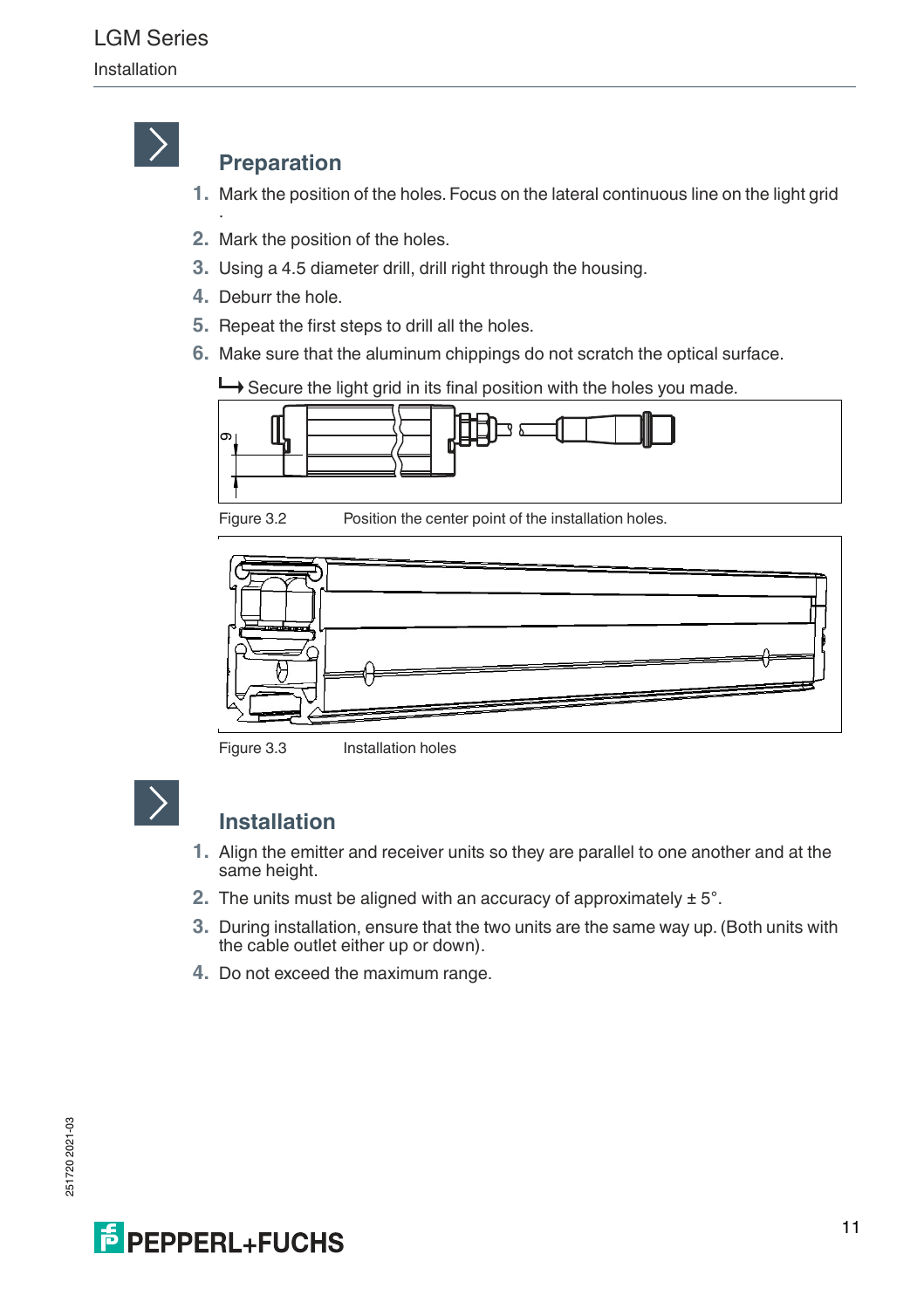

<span id="page-11-0"></span>Figure 3.4 Maximum offset between emitter and receiver

## **3.2 Connecting the Sensor Units**



## **Caution!**

Electrical connection

Wiring work that requires the opening and closing of electrical connections must always be performed with the power disconnected.

Use a Class 2 power supply to supply the power (certified according to UL 1310).

### **Connecting the Emitter unit**

Connect the emitter unit as described in the section Interfaces and Connections (see chapter [2.2\)](#page-7-0). Insulate unused wires. See circuit example on the following page.

| <b>Connection</b>    | <b>Description</b>                                                                                                                                                                                     |            |  |
|----------------------|--------------------------------------------------------------------------------------------------------------------------------------------------------------------------------------------------------|------------|--|
| Range input<br>Pin 2 | The emitter power can be adjusted for specific sens-<br>ing ranges according to application requirements.<br>Reducing emitter power is useful for avoiding optical<br>interference with other sensors. |            |  |
|                      | Input open                                                                                                                                                                                             | Max. 1.6 m |  |
|                      | $+U_{B}$                                                                                                                                                                                               | Max.6m     |  |
|                      | 0V                                                                                                                                                                                                     | Max.6m     |  |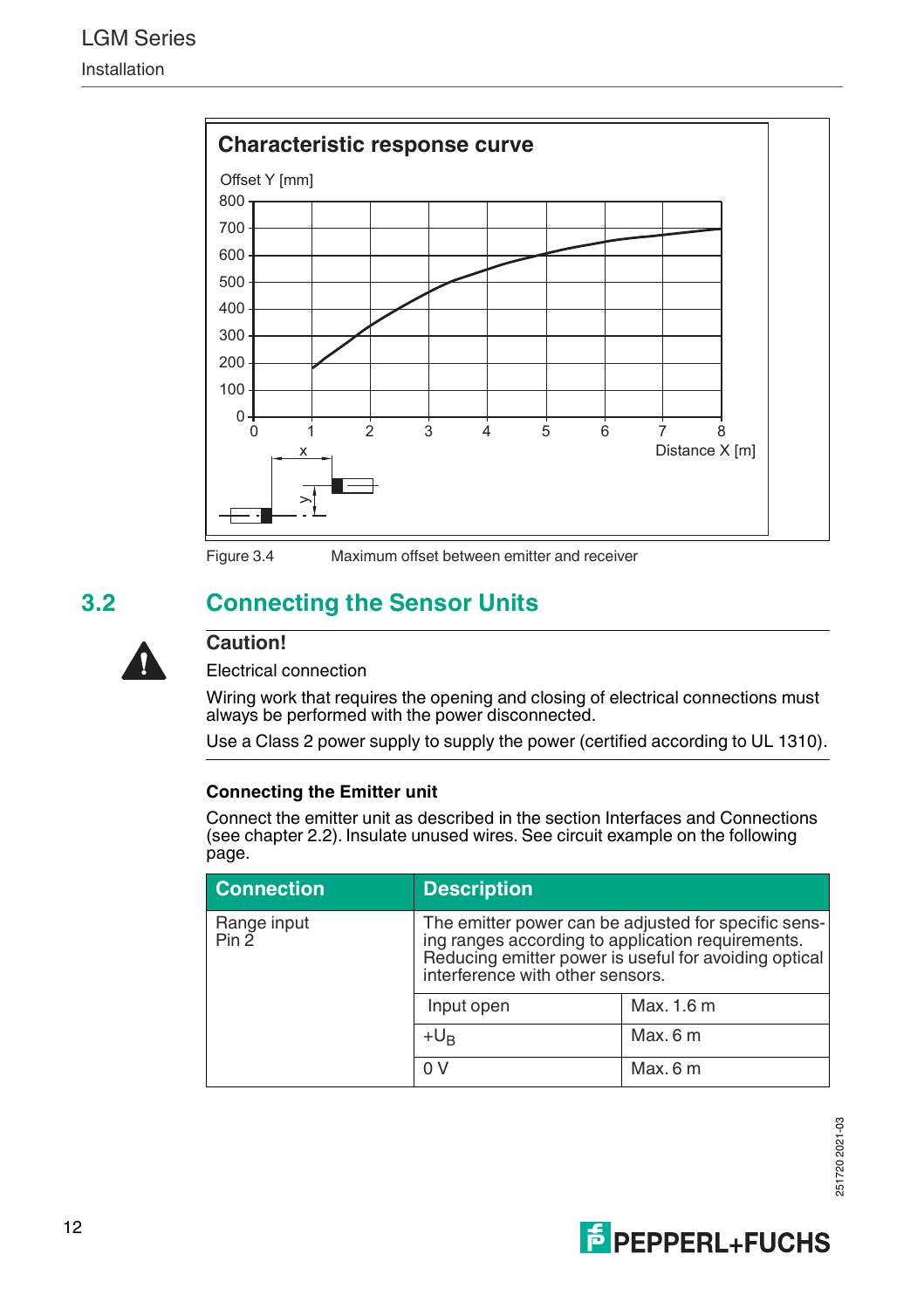## LGM Series

Installation

| <b>Connection</b>   | <b>Description</b>                                                                                                                                                                                                                                                                  |                                                                                                                                                                                                                                                                                                                                                                                                                                                                                                                                         |  |
|---------------------|-------------------------------------------------------------------------------------------------------------------------------------------------------------------------------------------------------------------------------------------------------------------------------------|-----------------------------------------------------------------------------------------------------------------------------------------------------------------------------------------------------------------------------------------------------------------------------------------------------------------------------------------------------------------------------------------------------------------------------------------------------------------------------------------------------------------------------------------|--|
| Test input<br>Pin 4 | The emitter unit features a test input with two func-<br>tionalities:<br>test mode<br>power safe mode<br>These functionalities can be activated by connection<br>of the test input to either $+U_B$ or 0 V. The functions<br>are inactive if the test pin is left open (high imped- |                                                                                                                                                                                                                                                                                                                                                                                                                                                                                                                                         |  |
|                     | ance).<br>Test mode:                                                                                                                                                                                                                                                                | Activate the test input for<br>max. 1.2 seconds. The<br>emitter beams are turned<br>off. The receiver unit will<br>detect this the same way<br>as a beam interruption by<br>an object.                                                                                                                                                                                                                                                                                                                                                  |  |
|                     | Power save mode:                                                                                                                                                                                                                                                                    | Test input is active for<br>more than 1.2 seconds:<br>The emitter unit enters<br>the power save mode.<br>The receiver unit will<br>change to power save<br>mode if optically synchro-<br>nized with the emitter.<br>The measurement is<br>inhibited in this mode and<br>power consumption is<br>reduced to minimum. Test<br>input set to to inactive:<br>Emitter and receiver units<br>resume to normal opera-<br>tion. Note: The receiver<br>unit as well resumes to<br>normal operation if the<br>optical synchronization is<br>lost. |  |

### **Connecting the Receiver unit**

Connect the receiver unit as described in the section Interfaces and Connections (see chapter [2.2\)](#page-7-0). All outputs are short-circuit proof. Insulate unused wires. See circuit example shown below.

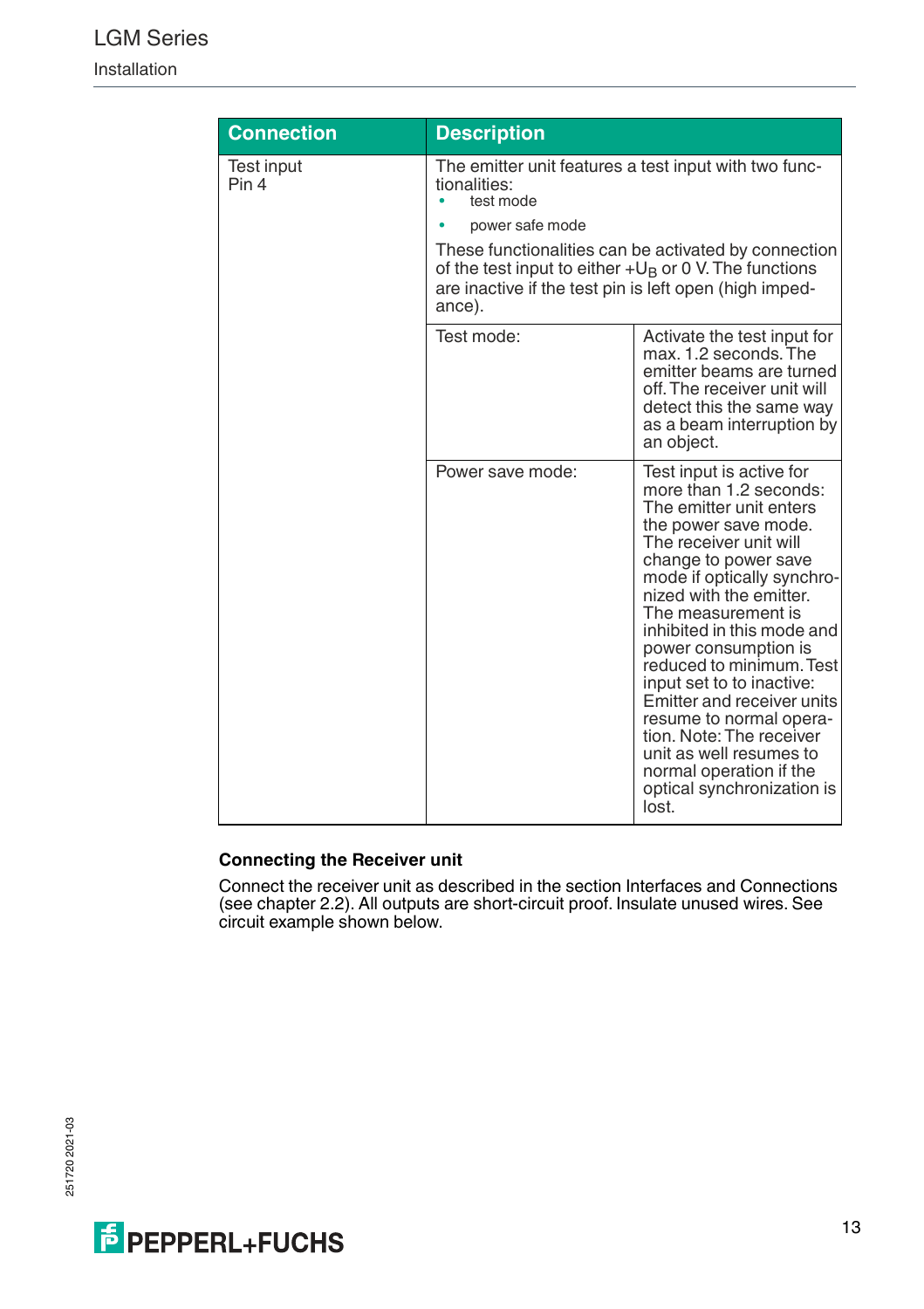## LGM Series Installation

| <b>Connection</b>                                   | <b>Description</b>                                                                                                                                                                                                                                                                                                                                                                                                                                                                                                                                                |
|-----------------------------------------------------|-------------------------------------------------------------------------------------------------------------------------------------------------------------------------------------------------------------------------------------------------------------------------------------------------------------------------------------------------------------------------------------------------------------------------------------------------------------------------------------------------------------------------------------------------------------------|
| Stability control (SC) output<br>Pin 2              | The SC output gets active with a delay<br>of 5 seconds, if the receiver unit detects<br>signals below stability control thresh-<br>old (functional reserve). The status indi-<br>cator flashes at 4 Hz. The SC output<br>returns immediately to normal opera-<br>tion (inactive state) with receiver sig-<br>nals above the stability control<br>threshold.                                                                                                                                                                                                       |
| Switching output (C/Q)<br>Pin 4                     | This connection has 2 functions. (By<br>default, the switching output is active<br>once the device is powered on: SIO<br>mode)<br><b>Switching output:</b> This signal output<br>is active (active with dark ON, inactive<br>with light ON) if an object is detected or<br>identified according to parameter set-<br>tings. This means that the output is<br>always active when status indicator 4<br>$(Q)$ is on.<br><b>IO-Link interface:</b> When the light grid<br>is running in IO-Link mode, it communi-<br>cates with the master via this connec-<br>tion. |
| Remote control (Teach-in input)<br>Pin <sub>8</sub> | The receiver unit features a Teach-in<br>input. This input can be used to<br>remotely stimulate the functions of the<br>two control buttons:<br>Menu button (input connected to $+U_B$ )<br>OK button (input connected to 0 V)<br>(see circuit example below)<br>Note: The Teach-in input functionality<br>can be inhibited by connecting this ter-<br>minal permanently to $+U_R$ .                                                                                                                                                                              |

## **Circuit Example**

The LEDs on the outputs are optional.

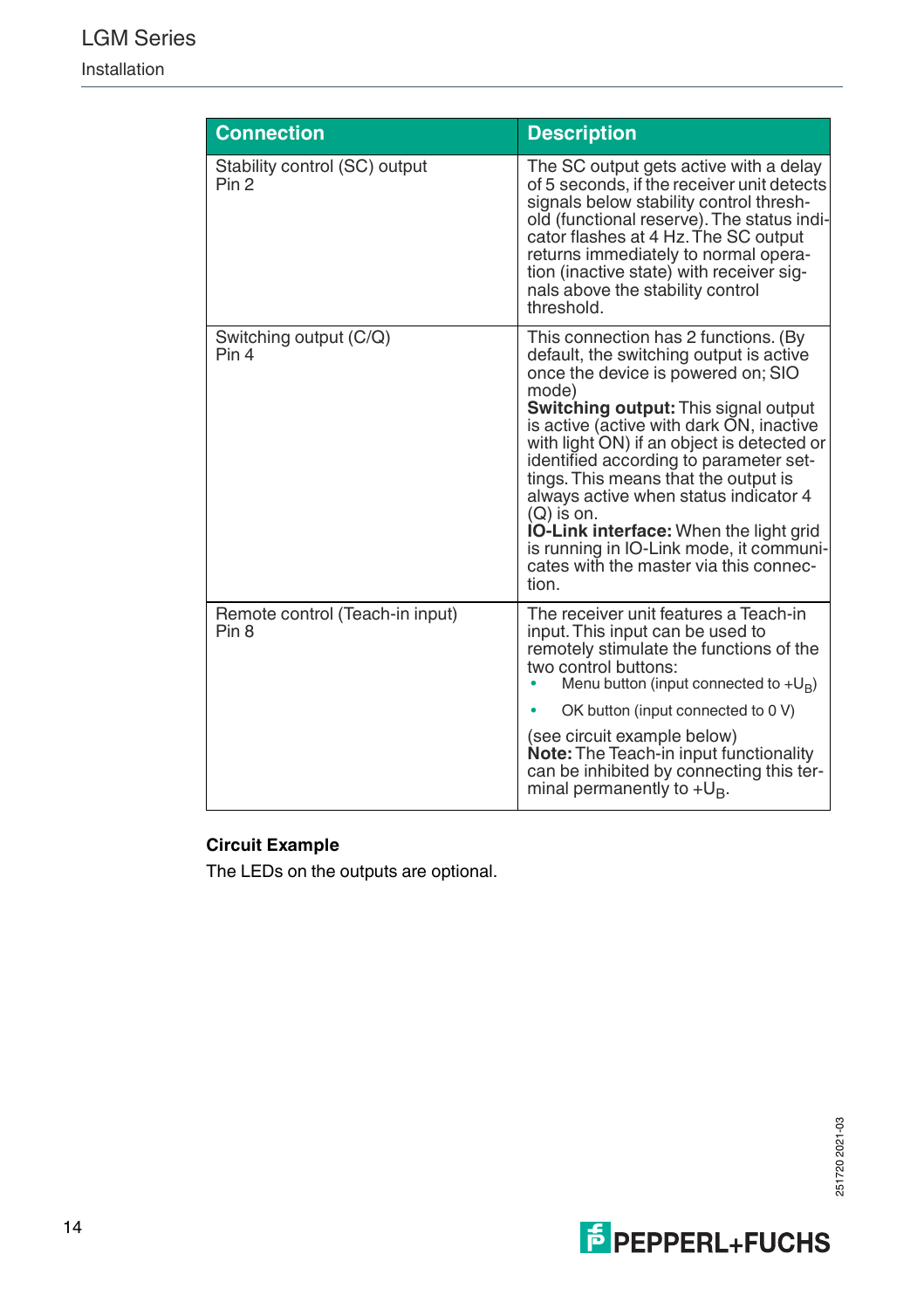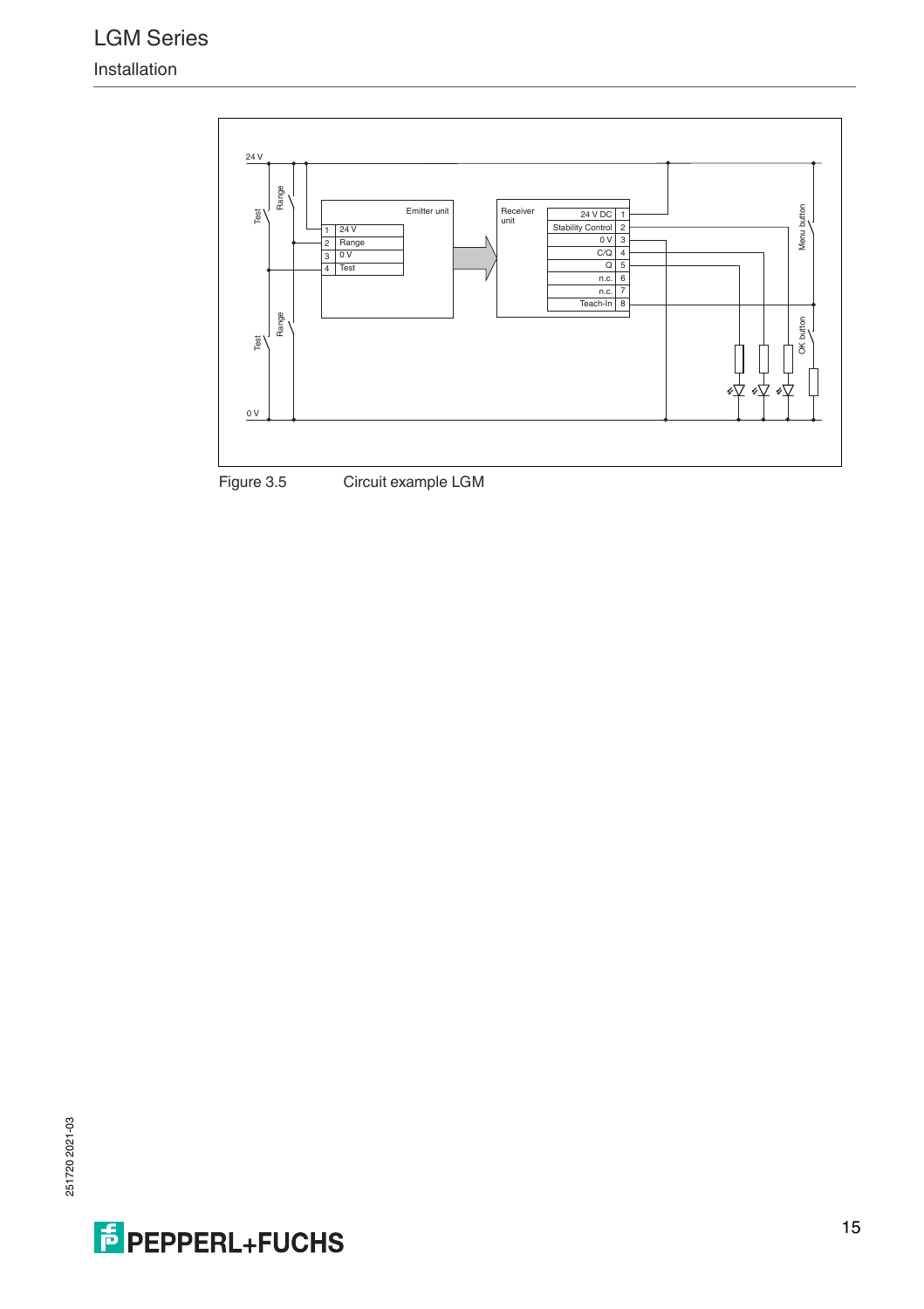## **4 Commissioning the Light Grid**

<span id="page-15-0"></span>

- **1.** Check that the power supply and signal lines to the light grid are connected correctly. When using an IO-Link Master, make sure that the C/Q communication line is connected to the corresponding port on the IO-Link master.
- **2.** Check that the light grid is in the correct position and orientation.
- **3.** Turn on the power supply. The green operation indicators on emitter and receiver units are on.
- **4.** If the emitter and receiver units are aligned, the status indicator is off. The status indicator lights up when the device is misaligned or an object is detected.

 $\rightarrow$  The two units are perfectly aligned and can now be configured.

For commissioning and operation of the light grid in IO-Link mode, please refer see chapter 5.2.

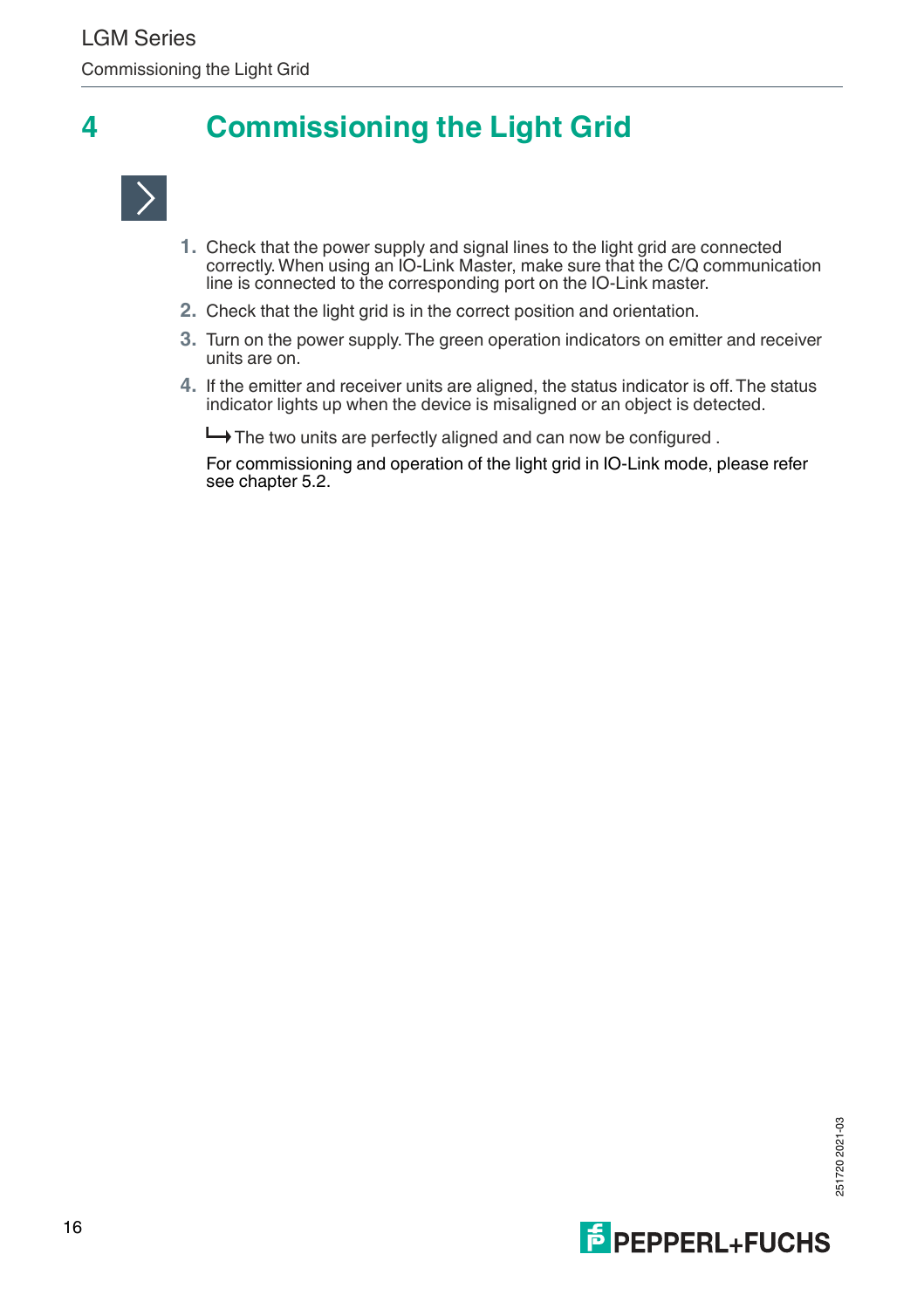## <span id="page-16-0"></span>**5 Operation**

## **5.1 Operating the Light Grid Using the Programming Interface**

### <span id="page-16-1"></span>**The Receiver Strip Can Be Manually Configured and Parameterized Using the Programming Interface**

- Standard operation in accordance with configuration and parameterized values
- Functions of first parameterization level
- Functions of second parameterization level

## **Displays and Operating Elements**



Figure 5.1 Function indicators on the receiver strip

| <b>Number</b> | <b>Symbol</b> | <b>Function</b>          | <b>Description</b>                                                                           |
|---------------|---------------|--------------------------|----------------------------------------------------------------------------------------------|
|               |               | Menu key                 | Press the Menu key once to switch the<br>device to parameterization mode.                    |
|               | Ш             | Operating indi-<br>cator | Indicator for operating state and power<br>save mode                                         |
|               |               | Status indica-<br>tor    | Indicator for detection field status, oper-<br>ating reserve status, and fault status        |
|               | ი             | Q display                | Display for object identification status<br>and, in general, for detection field sta-<br>tus |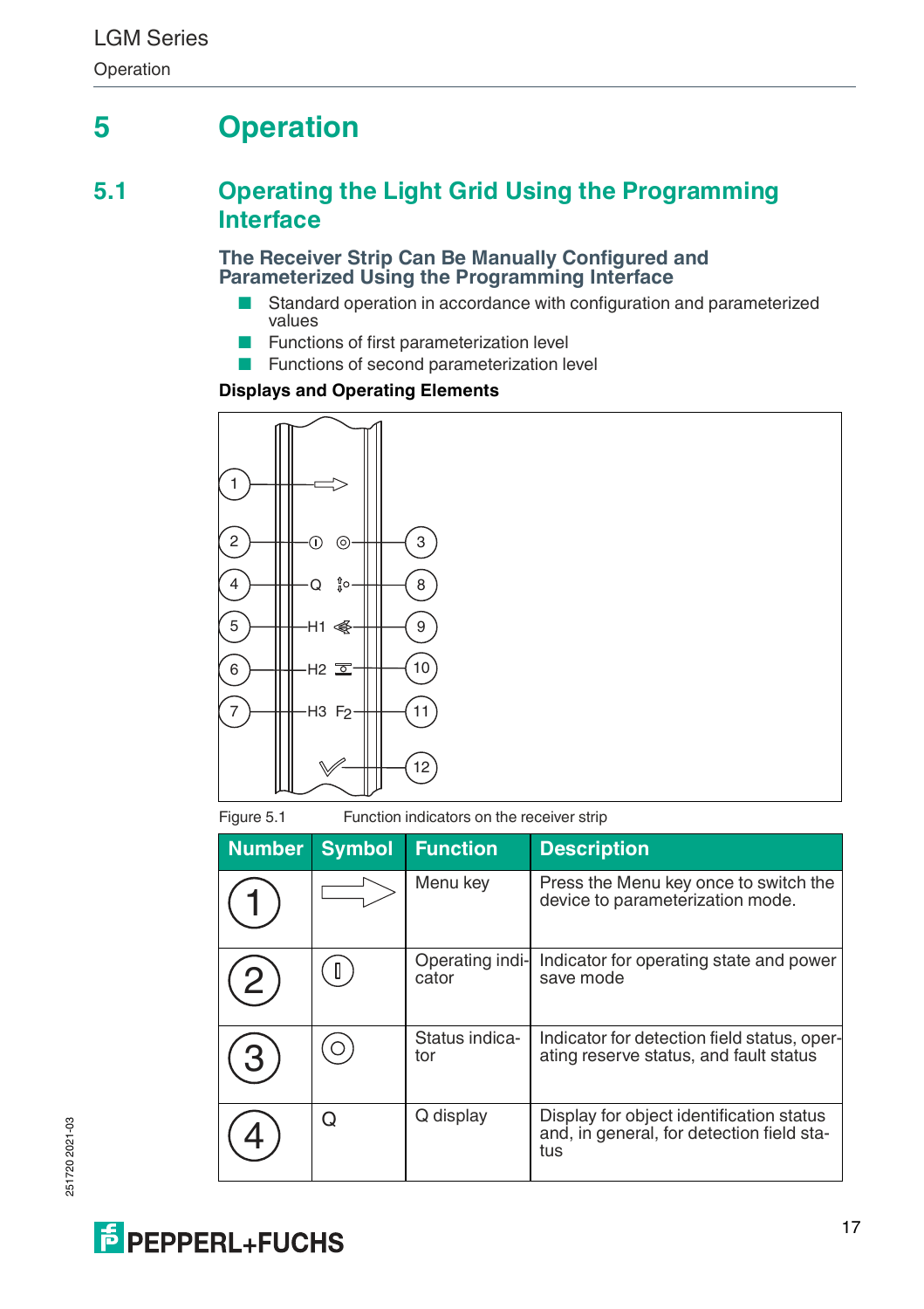|                                                             |  | Number Symbol Function | <b>Description</b>                                                                 |
|-------------------------------------------------------------|--|------------------------|------------------------------------------------------------------------------------|
|                                                             |  | OK key                 | Press OK once to display the parame-<br>terization status. (First-level functions) |
| The other indicators have no function in standard operation |  |                        |                                                                                    |

Table 5.1 Display and function in standard operation

When you select a function, the current status of this function is displayed within parameterization mode. The indicator flashes at approx. 1 Hz according to the following pattern:

| Display mode | <b>Display pattern</b> |
|--------------|------------------------|
| Active       | Long on, short off     |
| Inactive     | Long off, short on     |

The following table shows the indicators and functions of the programming interface in parameterization mode.

| <b>Number</b> | Sym-<br>bol | <b>Parameter</b>                | <b>Display</b><br>mode | <b>Description</b>                                                                   |
|---------------|-------------|---------------------------------|------------------------|--------------------------------------------------------------------------------------|
|               |             | Menu key                        |                        | Repeatedly press the Menu key to<br>select the required parameterization<br>function |
|               |             | OK key                          |                        | Press OK to modify a value or to initi-<br>ate the selected function                 |
|               | Q           | Q display                       |                        | Object identification function selected                                              |
|               |             | Inactive                        | Inactive               | Reset parameters for object identifi-<br>cation                                      |
|               |             | Active                          | Active                 | Teach-in parameters for object identi-<br>fication                                   |
|               | ∯O<br>∯     | Object identifica-<br>tion type |                        | Object identification type function<br>selected                                      |
|               |             | Stationary                      | Inactive               | Identification of stationary objects<br>selected                                     |
|               |             | Moving                          | Active                 | Identification of moving objects<br>selected                                         |
|               |             | Beam mode                       |                        | Beam mode function selected                                                          |
|               |             | Single-beam scan-<br>ning       | Inactive               | Simple resolution<br>Corresponds to the beam spacing                                 |
|               |             | Three-way beam<br>crossover     | Active                 | Double resolution                                                                    |

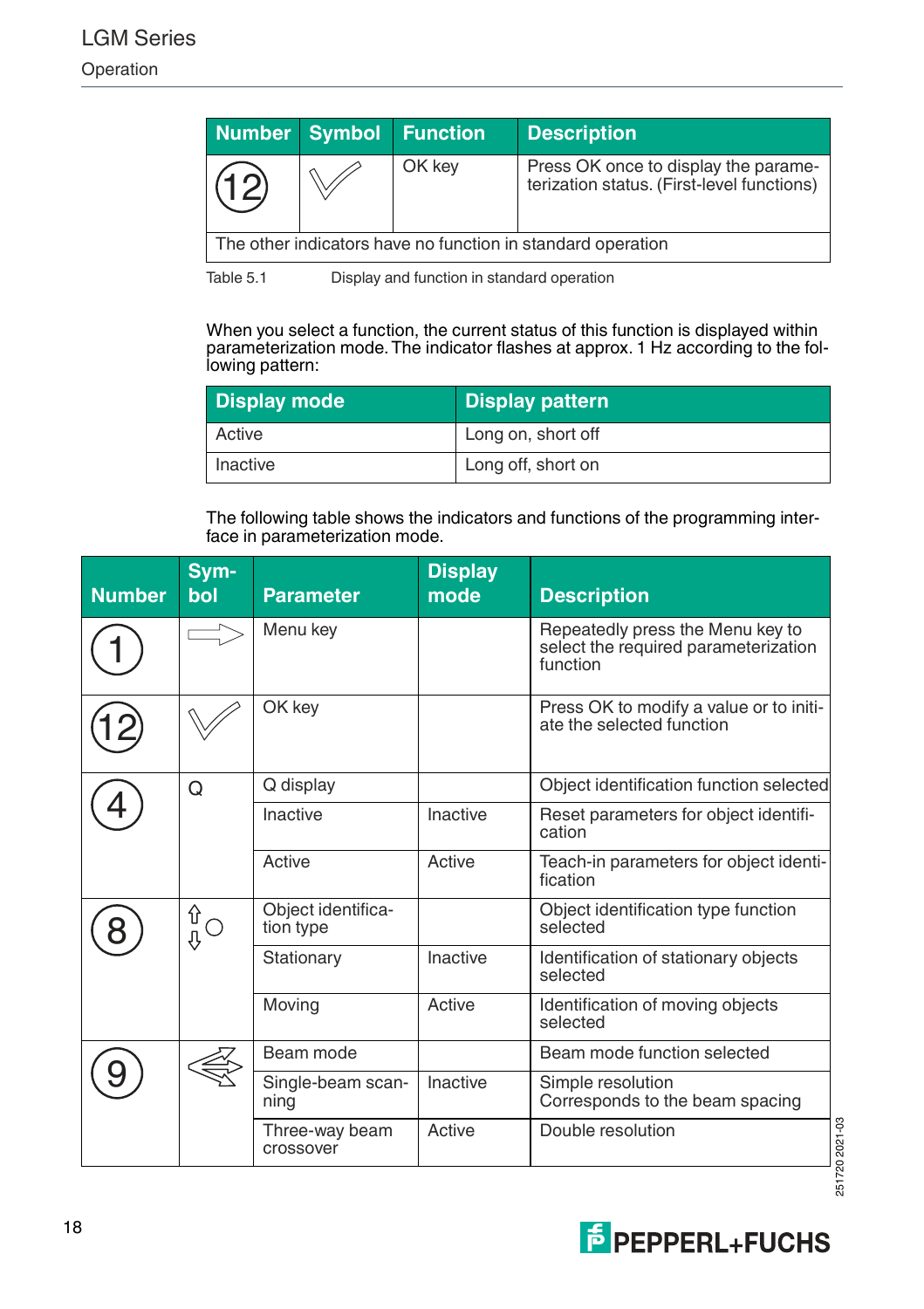## LGM Series

Operation

| <b>Number</b> | Sym-<br>bol      | <b>Parameter</b>                | <b>Display</b><br>mode | <b>Description</b>                                                                                                                 |
|---------------|------------------|---------------------------------|------------------------|------------------------------------------------------------------------------------------------------------------------------------|
|               |                  | Tolerance field                 |                        | Tolerance field function selected<br>(applies to object field, gaps, and<br>suppression area)                                      |
|               |                  | Off                             | Inactive               | No tolerance applied                                                                                                               |
|               |                  | Simple resolution               | Active                 | Tolerance corresponds to resolution<br>set                                                                                         |
|               | F <sub>2</sub>   | 2. Level<br>(Skip/Select)       |                        | Second-level functions selected<br>In the second level, the F2 indicator<br>lights up in combination with the<br>selected function |
|               | F2Q              | Suppression area                |                        | Suppression areas function selected                                                                                                |
|               |                  | Inactive                        | Inactive               | Suppression areas are deactivated                                                                                                  |
|               |                  | Active                          | Active                 | Suppression area corresponds to<br>taught-in values                                                                                |
|               | F2H1             | Object identifica-<br>tion mode |                        | Object identification function selected                                                                                            |
|               |                  | Object detection                | Inactive               | Object identification in accordance<br>with taught-in parameters                                                                   |
|               |                  | Gap detection                   | Active                 | Gap detection in accordance with<br>taught-in parameters                                                                           |
|               | F <sub>2H2</sub> | Switching signal<br>polarity    |                        | Switching signal polarity function<br>selected                                                                                     |
|               |                  | Not inverted - dark-<br>on      | Inactive               | Output Q is activated if an object/gap<br>is detected                                                                              |
|               |                  | Inverted - light-on             | Active                 | Output Q is activated if no object/gap<br>is detected                                                                              |
|               | F2H3             | Default settings                |                        | Default settings function selected                                                                                                 |
|               |                  | Skip                            | Inactive               | The function is not executed                                                                                                       |
|               |                  | Restore                         | Active                 | The default settings are restored                                                                                                  |

251720 2021-03 251720 2021-03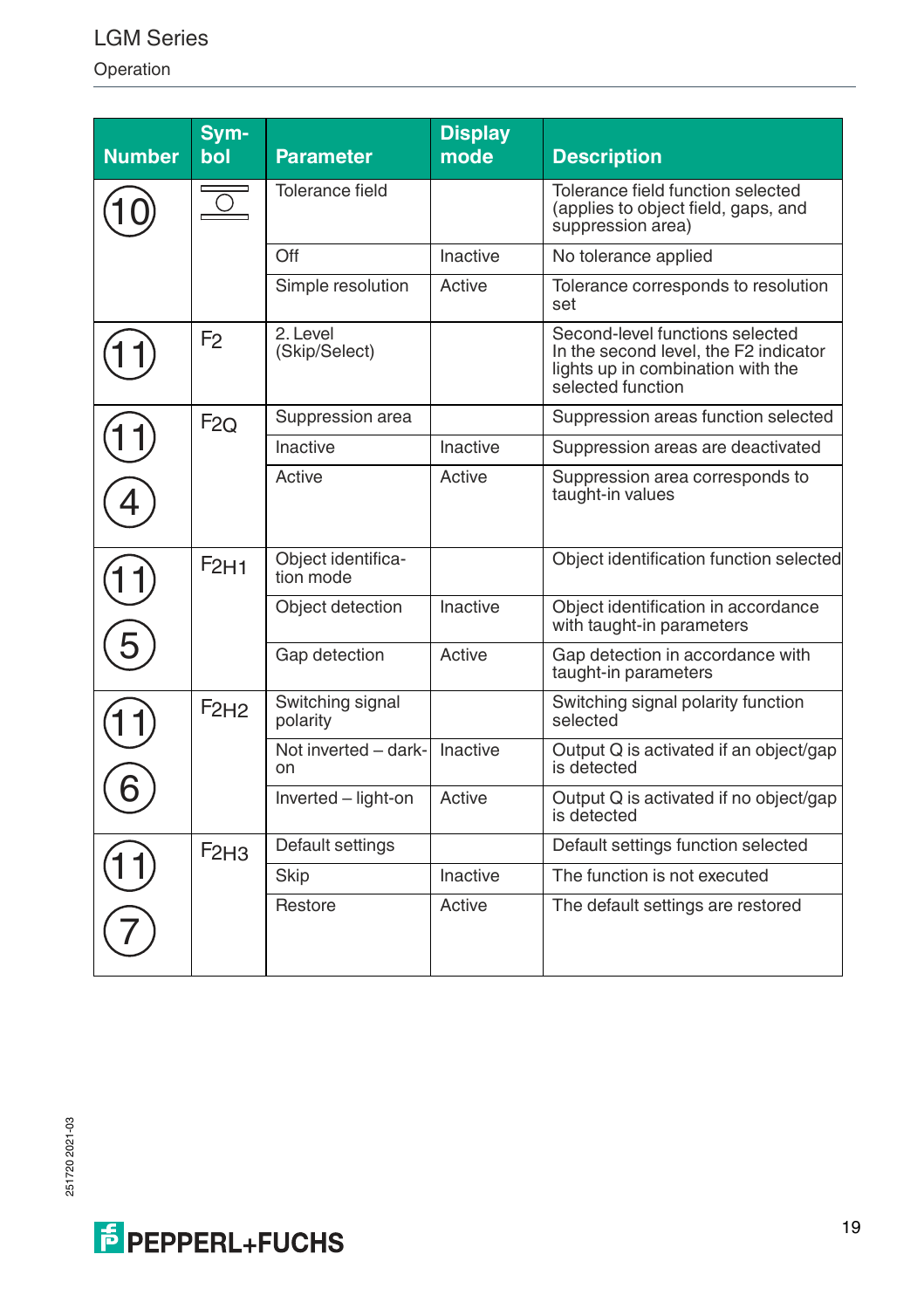Operation

| Number | Sym-<br>bol                                                 | <b>Parameter</b> | <b>Display</b><br>mode | <b>Description</b>                                                                                                                                                                                                                                                                                                                                                                                                                                                                                                                                                                                                                                                                                                                                                                                                                                                                                                                                                                                                                                |
|--------|-------------------------------------------------------------|------------------|------------------------|---------------------------------------------------------------------------------------------------------------------------------------------------------------------------------------------------------------------------------------------------------------------------------------------------------------------------------------------------------------------------------------------------------------------------------------------------------------------------------------------------------------------------------------------------------------------------------------------------------------------------------------------------------------------------------------------------------------------------------------------------------------------------------------------------------------------------------------------------------------------------------------------------------------------------------------------------------------------------------------------------------------------------------------------------|
|        | ⇧<br>$\mathsf{F2}^\mathsf{u}_\mathbb{Q}\hspace{0.03cm}\cup$ | Signal tracking  |                        | Signal tracking function selected<br>In non-stable ambient conditions,<br>e.g., soiling and temperature<br>changes, signal tracking ensures that<br>the response threshold remains con-<br>stant. Reflective objects that are<br>occasionally present along the detec-<br>tion field can distort signal tracking<br>and cause switching faults. In the<br>worst-case scenario, permanent<br>detection is signaled even though<br>there is no object in the monitoring<br>field. In this case, the function must<br>be disabled. Signal tracking is inac-<br>tive in the factory setting.<br>Parameterization via IO-Link:<br>Parameterization via IO-Link allows<br>the response threshold and signal<br>tracking to be defined independently<br>of each other.<br>=> Without tracking: The response<br>threshold can be selected in 10 %<br>increments between $0 = \text{minimum}$<br>threshold, $1 = 10$ %, and $9 = 90$ %.<br>$0 =$ minimum threshold, no tracking,<br>maximum gain, default value<br>$1 = 10$ % of value of response thresh- |
|        |                                                             |                  |                        | old, no tracking<br>$2 = 20$ % of value of response thresh-<br>old, no tracking                                                                                                                                                                                                                                                                                                                                                                                                                                                                                                                                                                                                                                                                                                                                                                                                                                                                                                                                                                   |
|        |                                                             |                  |                        | $9 = 90$ % of value of response thresh-<br>old, no tracking                                                                                                                                                                                                                                                                                                                                                                                                                                                                                                                                                                                                                                                                                                                                                                                                                                                                                                                                                                                       |
|        |                                                             |                  |                        | => With tracking: The response<br>threshovalue for response threshold<br>that can be freely selected, with track-<br>ingld can be freely selected between<br>10 %  90 %. This allows customized<br>configuration between fine resolution<br>(high threshold) and high immunity to<br>reflective objects (low threshold).<br>10 % $\ldots$ 90 % = value for response<br>threshold that can be freely selected,<br>with tracking                                                                                                                                                                                                                                                                                                                                                                                                                                                                                                                                                                                                                    |
|        |                                                             | Inactive         | Inactive               | Pressing the OK button again dis-<br>ables signal tracking. When signal<br>tracking is disabled, the lowest<br>switching threshold is configured. The<br>optical resolution is increased by<br>$\leq$ 4 mm.                                                                                                                                                                                                                                                                                                                                                                                                                                                                                                                                                                                                                                                                                                                                                                                                                                       |
|        |                                                             | Active           | Active                 | Pressing the OK button enables sig-<br>nal tracking. When signal tracking is<br>2517202021-03<br>enabled, the specified resolution is<br>reached. The value of the switching<br>threshold is set to $\geq 60$ %.                                                                                                                                                                                                                                                                                                                                                                                                                                                                                                                                                                                                                                                                                                                                                                                                                                  |



251720 2021-03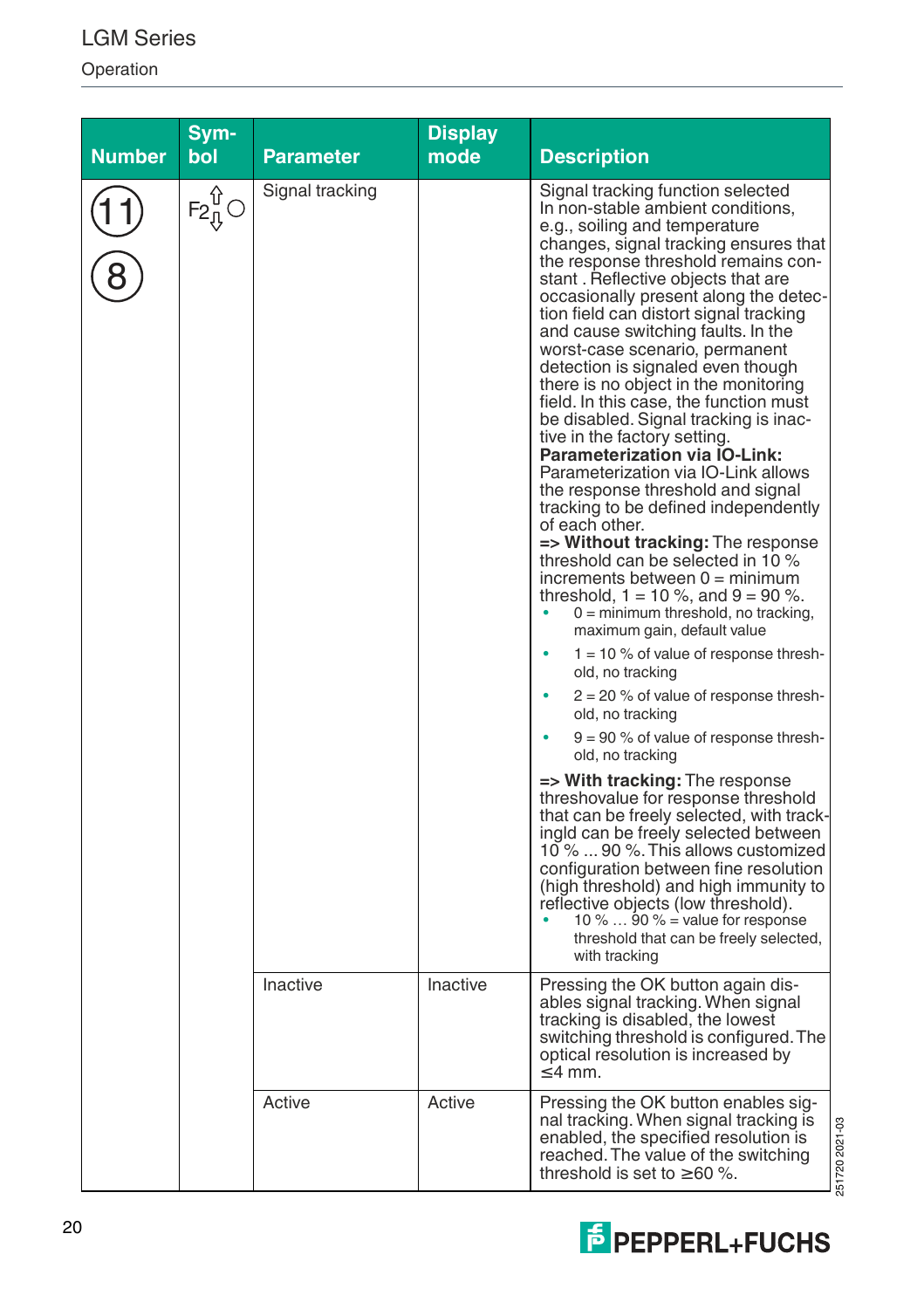Operation

|           | Sym-                                                                          |                                                                                                                                  | <b>Display</b>               |                                                                                                                                                                                                                                                                                                                            |  |  |  |  |
|-----------|-------------------------------------------------------------------------------|----------------------------------------------------------------------------------------------------------------------------------|------------------------------|----------------------------------------------------------------------------------------------------------------------------------------------------------------------------------------------------------------------------------------------------------------------------------------------------------------------------|--|--|--|--|
| Number    | bol                                                                           | <b>Parameter</b>                                                                                                                 | mode                         | <b>Description</b>                                                                                                                                                                                                                                                                                                         |  |  |  |  |
| Table 5.2 |                                                                               | Parameterization and displays for first-level and second-level functions                                                         |                              |                                                                                                                                                                                                                                                                                                                            |  |  |  |  |
|           | <b>Operating Sequence</b>                                                     |                                                                                                                                  |                              |                                                                                                                                                                                                                                                                                                                            |  |  |  |  |
|           |                                                                               |                                                                                                                                  |                              |                                                                                                                                                                                                                                                                                                                            |  |  |  |  |
|           | Press the $L$                                                                 | flashes to signal active parameterization.                                                                                       |                              | menu key to activate parameterization. The Q object symbol                                                                                                                                                                                                                                                                 |  |  |  |  |
|           | Press the $\mathord{\text{L}}$                                                |                                                                                                                                  |                              | $\ge$ menu key repeatedly to select the required function according<br>to the previous table. The corresponding indicator begins to flash.                                                                                                                                                                                 |  |  |  |  |
|           |                                                                               |                                                                                                                                  |                              |                                                                                                                                                                                                                                                                                                                            |  |  |  |  |
|           |                                                                               | Press the OK key                                                                                                                 |                              | to switch between permitted values or to start the<br>selected function, e.g., to teach in parameters or to reset to default settings.                                                                                                                                                                                     |  |  |  |  |
|           |                                                                               |                                                                                                                                  |                              | Before object or suppression area teach-in, the corresponding object must be<br>located in the detection field. Without locating an object, the parameters of the<br>selected function are reset. On selecting the object identification function, the<br>device switches to LGM mode (light grid mode) see chapter 5.2.2. |  |  |  |  |
|           |                                                                               | parameters and values are saved permanently.                                                                                     |                              | If the subsequent function is selected or parameterization mode is exited, the                                                                                                                                                                                                                                             |  |  |  |  |
|           |                                                                               |                                                                                                                                  |                              |                                                                                                                                                                                                                                                                                                                            |  |  |  |  |
|           | If the $L$                                                                    | parameters are retained.                                                                                                         | $>$ menu key is pressed with | F2<br>display selected, parameterization<br>display setting buttons are pressed<br>mode is exited. The indicator stops flashing. If no operating buttons are pressed<br>within a period of 30 seconds, parameterization automatically ends. Modified                                                                       |  |  |  |  |
|           |                                                                               |                                                                                                                                  |                              | The current parameterized status can be displayed by briefly pressing the OK key                                                                                                                                                                                                                                           |  |  |  |  |
|           |                                                                               | five seconds.                                                                                                                    |                              | The activated functions of the first parameterization level are displayed for                                                                                                                                                                                                                                              |  |  |  |  |
|           |                                                                               | Symbol dimly lit: function is not configured or has been disabled<br>Symbol brightly lit: function is parameterized or activated |                              |                                                                                                                                                                                                                                                                                                                            |  |  |  |  |
|           | For information on operating via an external connection, see see chapter 3.2. |                                                                                                                                  |                              |                                                                                                                                                                                                                                                                                                                            |  |  |  |  |
|           |                                                                               |                                                                                                                                  |                              |                                                                                                                                                                                                                                                                                                                            |  |  |  |  |
|           |                                                                               | <b>Factory Settings</b>                                                                                                          |                              |                                                                                                                                                                                                                                                                                                                            |  |  |  |  |
|           |                                                                               | To restore the factory settings, proceed as follows:                                                                             |                              |                                                                                                                                                                                                                                                                                                                            |  |  |  |  |
|           |                                                                               |                                                                                                                                  |                              |                                                                                                                                                                                                                                                                                                                            |  |  |  |  |
|           |                                                                               | 1. Press the Menu button L                                                                                                       |                              | to enter parameterization mode.                                                                                                                                                                                                                                                                                            |  |  |  |  |
|           |                                                                               | 2. Press the Menu button <sup>L</sup>                                                                                            |                              | repeatedly until the "F2" icon starts flashing.                                                                                                                                                                                                                                                                            |  |  |  |  |
|           |                                                                               | 3. Press the Menu button                                                                                                         |                              | This will take you to the 2 <sup>nd</sup> parameterization level.                                                                                                                                                                                                                                                          |  |  |  |  |
|           |                                                                               | 4. Press the Menu button <sup>l</sup>                                                                                            |                              | repeatedly until the "H3" icon starts flashing.                                                                                                                                                                                                                                                                            |  |  |  |  |
|           |                                                                               | $\mapsto$ If you now press the OK button<br>tory settings                                                                        |                              | , the light grid will be restored to its fac-                                                                                                                                                                                                                                                                              |  |  |  |  |

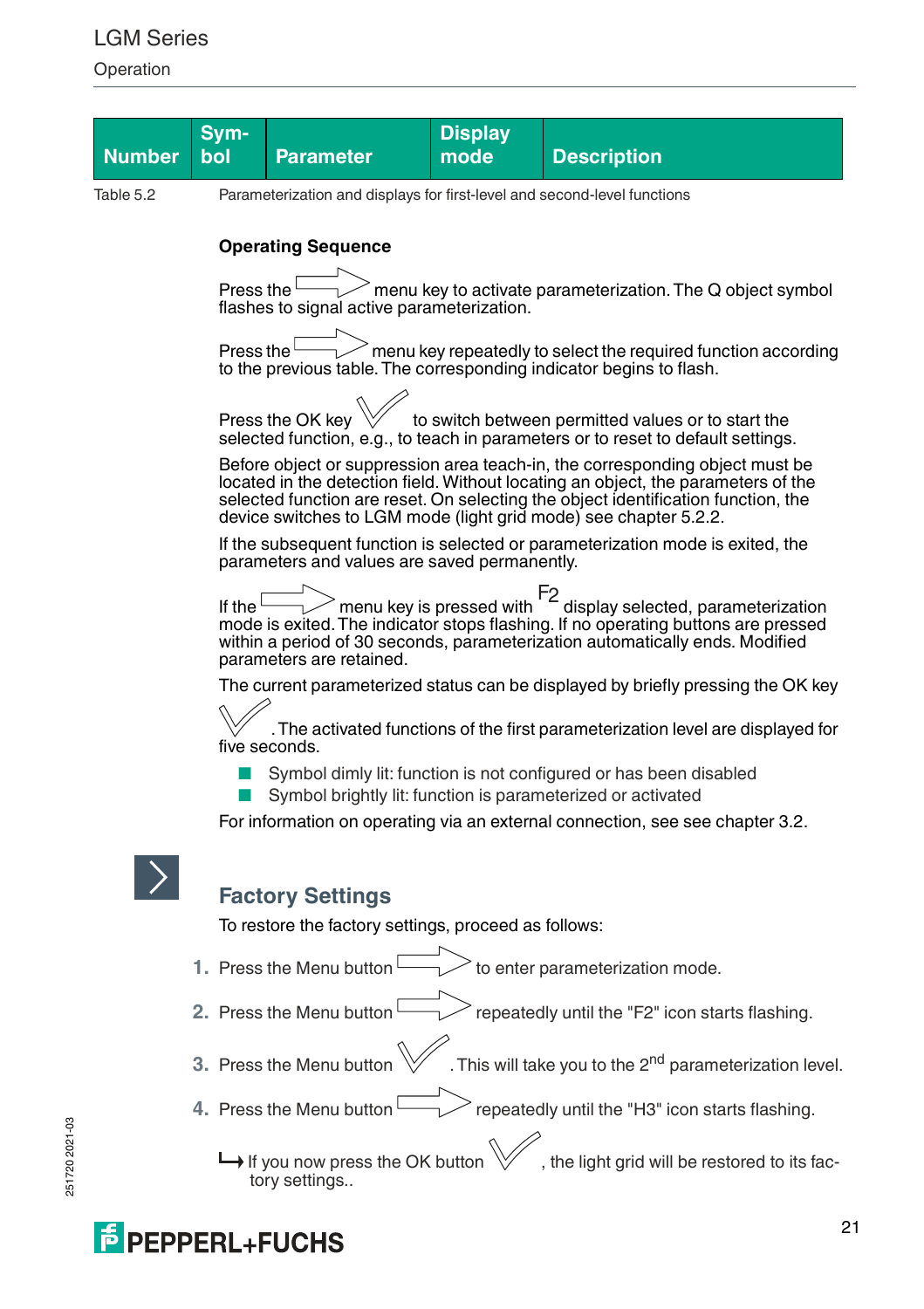There are no parameterized objects or functions on delivery.

| <b>Number</b> | <b>Symbol</b>    | <b>Parameter</b>           | <b>Status</b>            |
|---------------|------------------|----------------------------|--------------------------|
|               | ∯<br>∯           | Object identification type | Moving                   |
|               |                  | Beam mode                  | Three-way beam crossover |
|               |                  | Tolerance field            | Simple resolution        |
|               | F2Q              | Suppression area           | Inactive                 |
| 5             | F <sub>2H1</sub> | Object identification mode | Object detection         |
|               | F2H2             | Switching signal polarity  | Not inverted (dark-on)   |
|               | $F_2^{\hat{U}}$  | Signal tracking            | Inactive                 |

## **Default settings**

Table 5.3 Default settings

## **5.2 Commissioning and Operating the Light Grid with IO-Link**



## **Commissioning with IO-Link**

To activate the sensor via the IO-Link, proceed with the following steps:

- **1.** Set the corresponding port on the IO-Link master to which the sensor is connected to IO-Link status.
- **2.** When communication is successfully established, the green operating indicator flashes with short interruptions every second.
	- The sensor now transmits process data and can be parametrized or diagnosis can be run.

2517202021-03 251720 2021-03

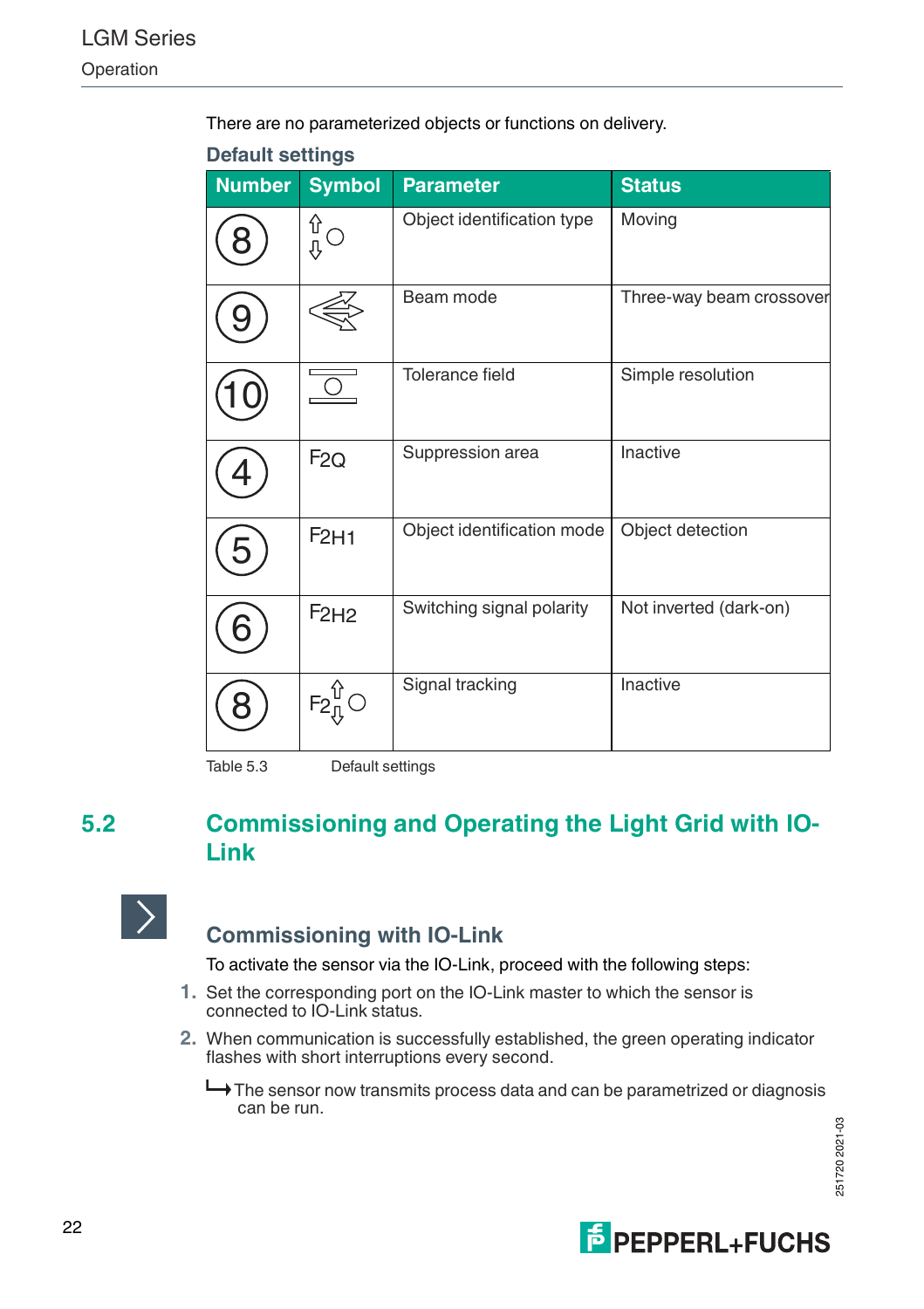Use preset parameters to configure, parameterize, and diagnose the sensors. To parameterize the sensors with an engineering tool, use the device description (IODD), which can be loaded into all system environments with IO-Link support. To operate the sensor in an FDT environment, you can also use a DTM.

See the device description and software, e.g., the IODD, DTM, and the FDT master application within the product at www.pepperl-fuchs.com/io-link.

## **5.2.1 Process Data**

The process data is transmitted as a 16-bit word.

The following illustration shows the data structure using bit offsets:

| 15 |  | 14 13 12 11 10 9 8 7 6 5 4 3 |            |                   |  |  |                     |  |
|----|--|------------------------------|------------|-------------------|--|--|---------------------|--|
|    |  |                              |            | measurement value |  |  | 0   binary signals  |  |
|    |  |                              | ADC1[11:0] |                   |  |  | res  BDC3 BDC2 BDC1 |  |

### **Assignment of process data:**

### **BDC1 - binary data channel 1: switching signal**

|                                  | The switching signal bit indicates if an object is in the beam path, or if an object<br>has been detected |  |  |  |  |
|----------------------------------|-----------------------------------------------------------------------------------------------------------|--|--|--|--|
| Data type: bool<br>Bit offset: 0 |                                                                                                           |  |  |  |  |
| $BDC1 = 0$                       | No object in the beam path or no object detected                                                          |  |  |  |  |
| $BDC1 = 1$                       | One or more objects in the beam path, or an object has been<br>detected                                   |  |  |  |  |

## **BDC2 - binary data channel 2: synchronization**

The synchronization bit indicates if either of the two synchronization beams was detected by the receiver

| Data type: bool<br>Bit offset: 1 |                             |  |  |
|----------------------------------|-----------------------------|--|--|
| $BDC2 = 0$                       | Light grid not synchronized |  |  |
| $BDC2 = 1$                       | Light grid synchronized     |  |  |

## **BDC3 - binary data channel 3: functional reserve**

The functional reserve bit indicates if the light grid is running in the stable operating range, or if it is already in the functional reserve (above or below the functional reserve threshold)

| Data type: bool<br>Bit offset: 2 |                                                                           |
|----------------------------------|---------------------------------------------------------------------------|
| $BDC3 = 0$                       | Stability control inactive (stable operation range)                       |
| $BDC3 = 1$                       | Stability control active (signal below functional resreve thresh-<br>old) |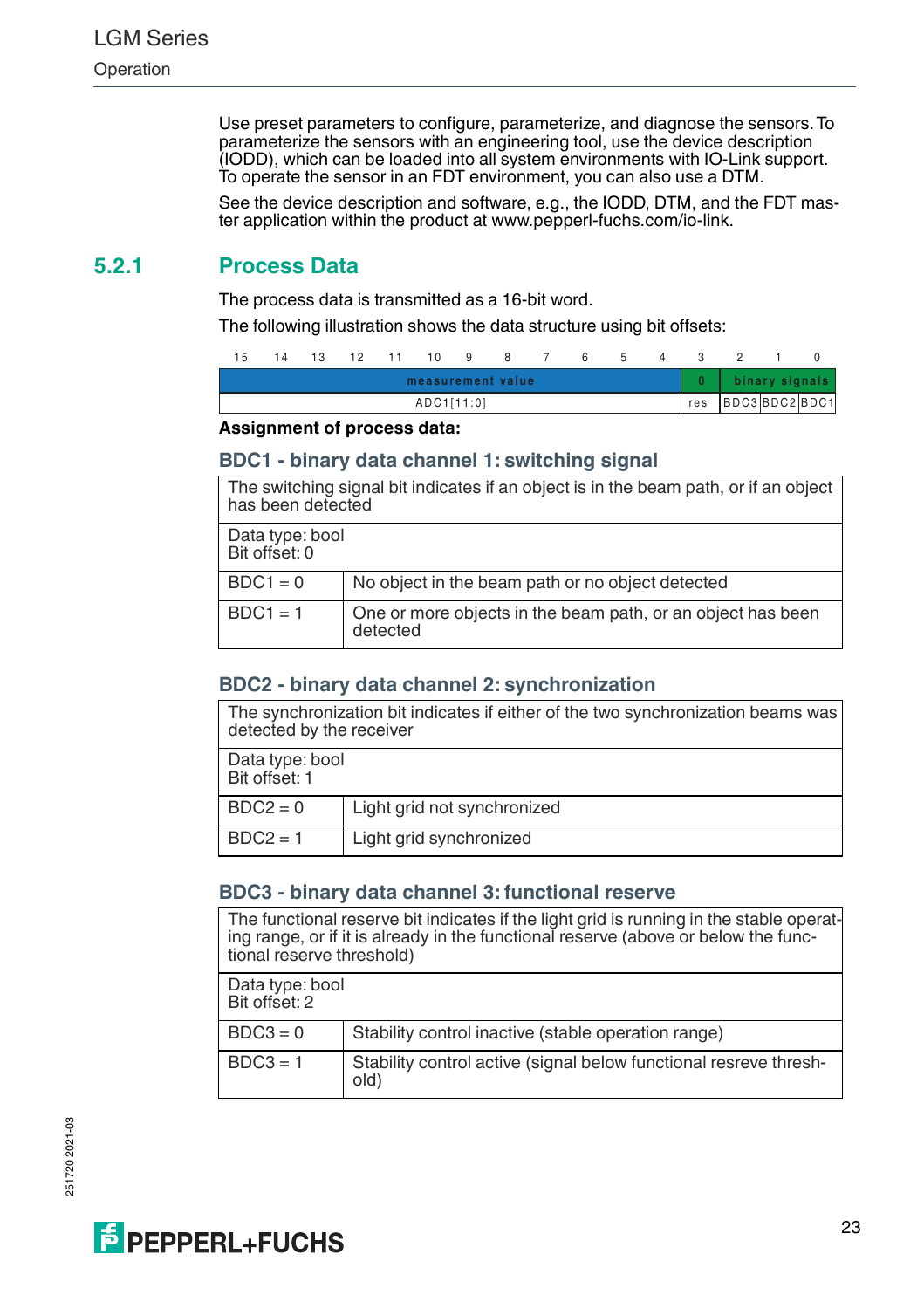### **res: reserved**

This bit is not used. The value is always "0".

Bit offset: 2

## **ADC1 - analog data channel 1: measurement value**

| Output of measurement value (in mm)                                                                                                                     |                                               |  |  |  |
|---------------------------------------------------------------------------------------------------------------------------------------------------------|-----------------------------------------------|--|--|--|
| Data type: unsigned integer<br>Length: 12 bits<br>Bit offset: 4                                                                                         |                                               |  |  |  |
| $ADC1 =$<br>Measured value depends on the selected measurement value<br>mode (the value range depends on the length of the detection<br>03200<br>field) |                                               |  |  |  |
| $ADC1 =$<br>3201  4094                                                                                                                                  | Not permitted                                 |  |  |  |
| $ADC1 = 4095$                                                                                                                                           | Invalid measurement value, no synchronization |  |  |  |

## **5.2.2 Programmable Functions of the Light Grid**

### **Measurement Value Mode**

The light grid can be parametrized to different measurement value modes via IO-Link.

The followings diagram shows an overview of all measurement value modes.



Figure 5.2 Overview of all the Light Grid's Measurement Value Modes

The measured values are based on the zero point reference in unit of millimeteres (mm). For operation with cable outlet downwards, the receiver unit can be configured via IO-Link for the zero-point reference on the cable side.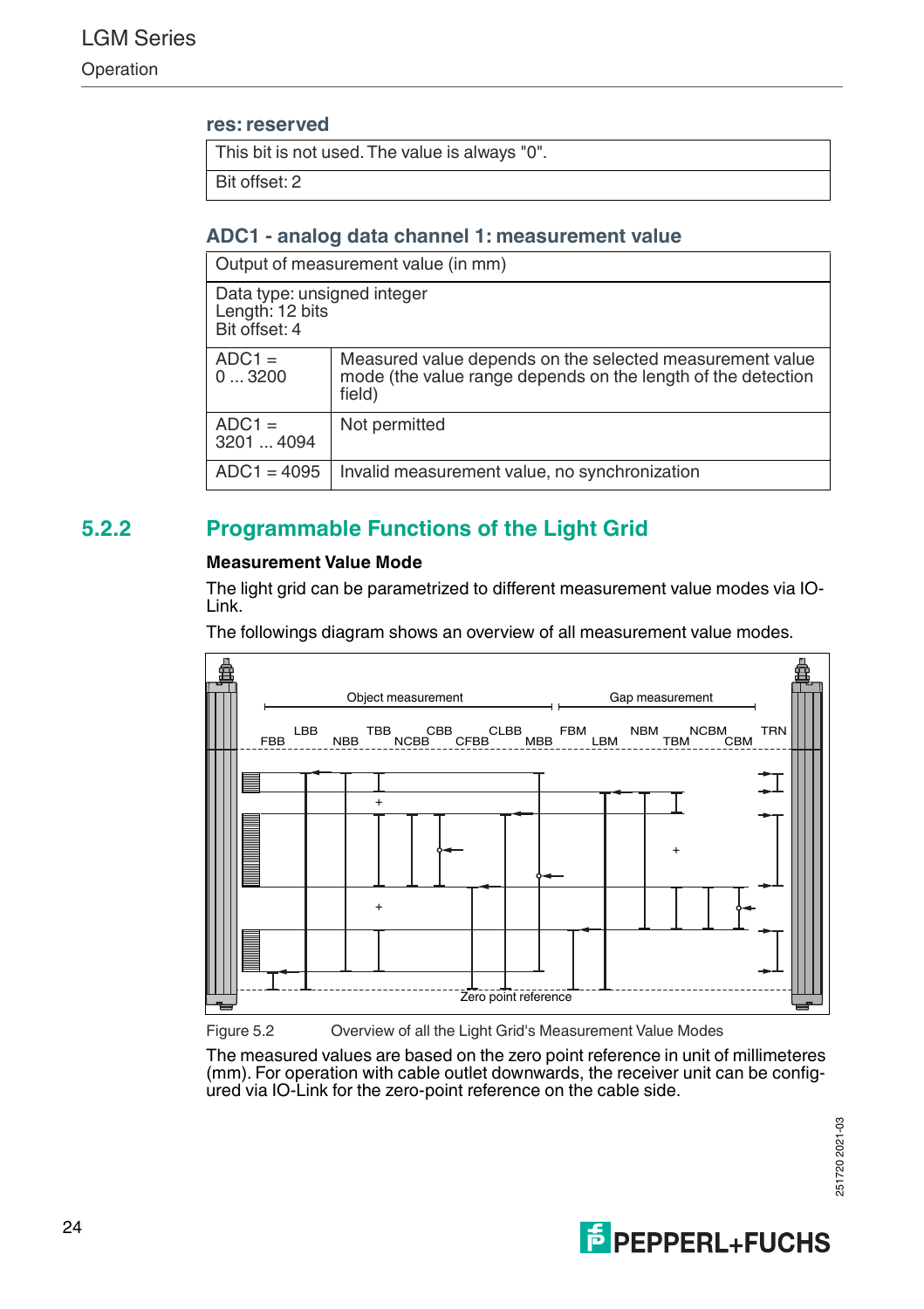## **List of Abbreviations**

| <b>Abbreviation</b>    |                                              | <b>Description</b>                                                                                                                                                                                                                 |  |  |  |  |
|------------------------|----------------------------------------------|------------------------------------------------------------------------------------------------------------------------------------------------------------------------------------------------------------------------------------|--|--|--|--|
|                        | <b>Object measurement</b>                    |                                                                                                                                                                                                                                    |  |  |  |  |
| <b>FBB</b>             | First beam<br>blocked                        | Lowest object position (based on the zero point ref-<br>erence)                                                                                                                                                                    |  |  |  |  |
| LBB                    | Last beam<br>blocked                         | Highest object position (based on the zero point ref-<br>erence)                                                                                                                                                                   |  |  |  |  |
| <b>NBB</b>             | Number of<br>beams<br>blocked                | Object height from lowest to highest position, NBB<br>$=$ LBB - FBB                                                                                                                                                                |  |  |  |  |
| TBB                    | <b>Total beams</b><br>blocked                | Total object height of all partial objects                                                                                                                                                                                         |  |  |  |  |
| <b>NCBB</b>            | Number of<br>consecutive<br>beams<br>blocked | Height of the largest partial object                                                                                                                                                                                               |  |  |  |  |
| <b>CBB</b>             | Central beam<br>blocked                      | Middle object position of the largest partial object<br>(based on the zero point)                                                                                                                                                  |  |  |  |  |
| <b>CFBB</b>            | Contiguous<br>first beam<br>blocked          | Lowest position of the largest contiguous partial<br>object                                                                                                                                                                        |  |  |  |  |
| <b>CLBB</b>            | Contiguous<br>last beam<br>blocked           | Highest position of the largest contiguous partial<br>object                                                                                                                                                                       |  |  |  |  |
| <b>MBB</b>             | Middle beam<br>blocked                       | Middle object position across all partial objects<br>(based on the zero point)                                                                                                                                                     |  |  |  |  |
| <b>Gap measurement</b> |                                              |                                                                                                                                                                                                                                    |  |  |  |  |
| <b>FBM</b>             | First beam<br>made                           | Lowest gap position, across all partial objects, on<br>the upper edge of the lowest partial object                                                                                                                                 |  |  |  |  |
| <b>LBM</b>             | Last beam<br>made                            | Highest gap position, across all partial objects, on<br>the lowest edge of the highest partial object                                                                                                                              |  |  |  |  |
| <b>NBM</b>             | Number of<br>beams made                      | Gap height within all partial objects, across all par-<br>tial objects, NBM = LBM - FBM                                                                                                                                            |  |  |  |  |
| <b>TBM</b>             | Total beams<br>made                          | Gap height as the sum of all gap areas within the<br>upper object limits                                                                                                                                                           |  |  |  |  |
| <b>NCBM</b>            | Number of<br>consecutive<br>beams made       | Gap height of the largest contiguous gap area,<br>within the outer object limits                                                                                                                                                   |  |  |  |  |
| <b>CBM</b>             | Central beam<br>made                         | Middle gap position of the largest contiguous gap<br>area, within the outer object limits                                                                                                                                          |  |  |  |  |
|                        | <b>Additional functions</b>                  |                                                                                                                                                                                                                                    |  |  |  |  |
| <b>TRN</b>             | Number of<br>TRraNsitions                    | Number of status transitions from "interrupted<br>beam" to "uninterrupted beam" and vice versa.<br>If the number is odd, one of the two synchronous<br>beams has been interrupted by an object.<br>The value is a unitless number. |  |  |  |  |

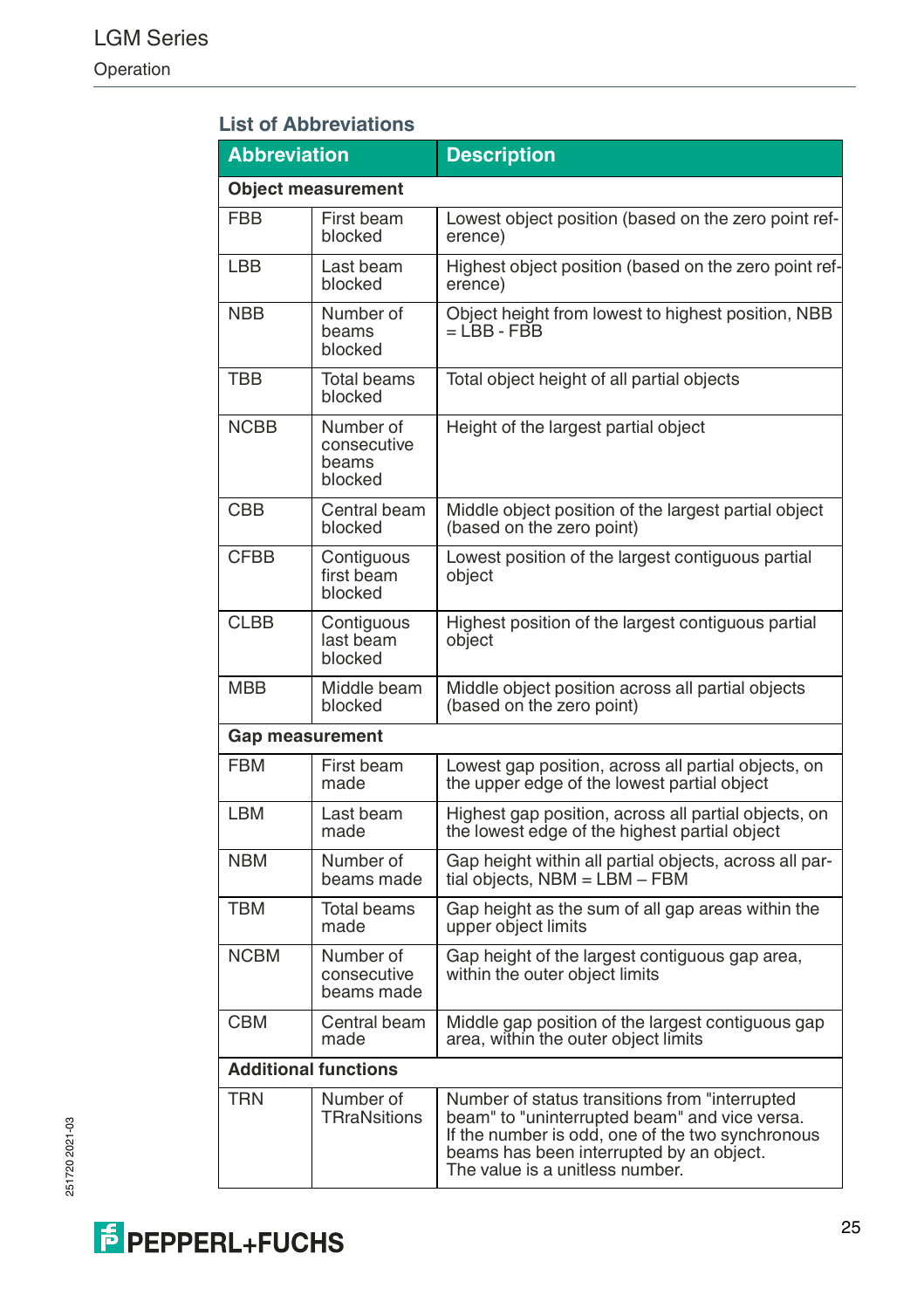## **Object identification**

The light grid can identify solid objects or object with gaps by evaluation of interrupted beams. The switching signal Q is active if a object is detected or identified.





### **List of Abbreviations**

| <b>Abbreviation</b> |                                   | <b>Description</b>                                                                                                                                           |
|---------------------|-----------------------------------|--------------------------------------------------------------------------------------------------------------------------------------------------------------|
| <b>LGM</b>          | Light grid<br>mode                | Any object is detected if at least one beam is inter-<br>rupted within the detection field and outside te<br>blanking fields.                                |
| OBJF                | Floating object<br>identification | A floating object is detected if the height corre-<br>sponds to the distance of the parametrized posi-<br>tions of the object field.                         |
| OBJS                | Static object<br>identification   | An object is detected if the upper and lower limits<br>match the parametrized positions of the object field.                                                 |
| GAPF                | Floating gap<br>identification    | An object is detected if the gap height matches the<br>distance of the parametrized positions of the gap<br>field.                                           |
| <b>GAPS</b>         | Static gap<br>identification      | An object is detected if the upper and lower limits of<br>a gap match the parametrized positions of the gap<br>field.                                        |
| DDF                 | Defined detec-<br>tion field      | Any object is detected if at least one beam is inter-<br>rupted within the parametrized positions of the<br>object field and outside of the blanking fields. |

### **Blanking fields**

You can parametrize up to 2 blanking fields in the light grid. These fields are parameterized and activated independently. The object identification and evaluation of measurement values functions are not possible within blanking fields.

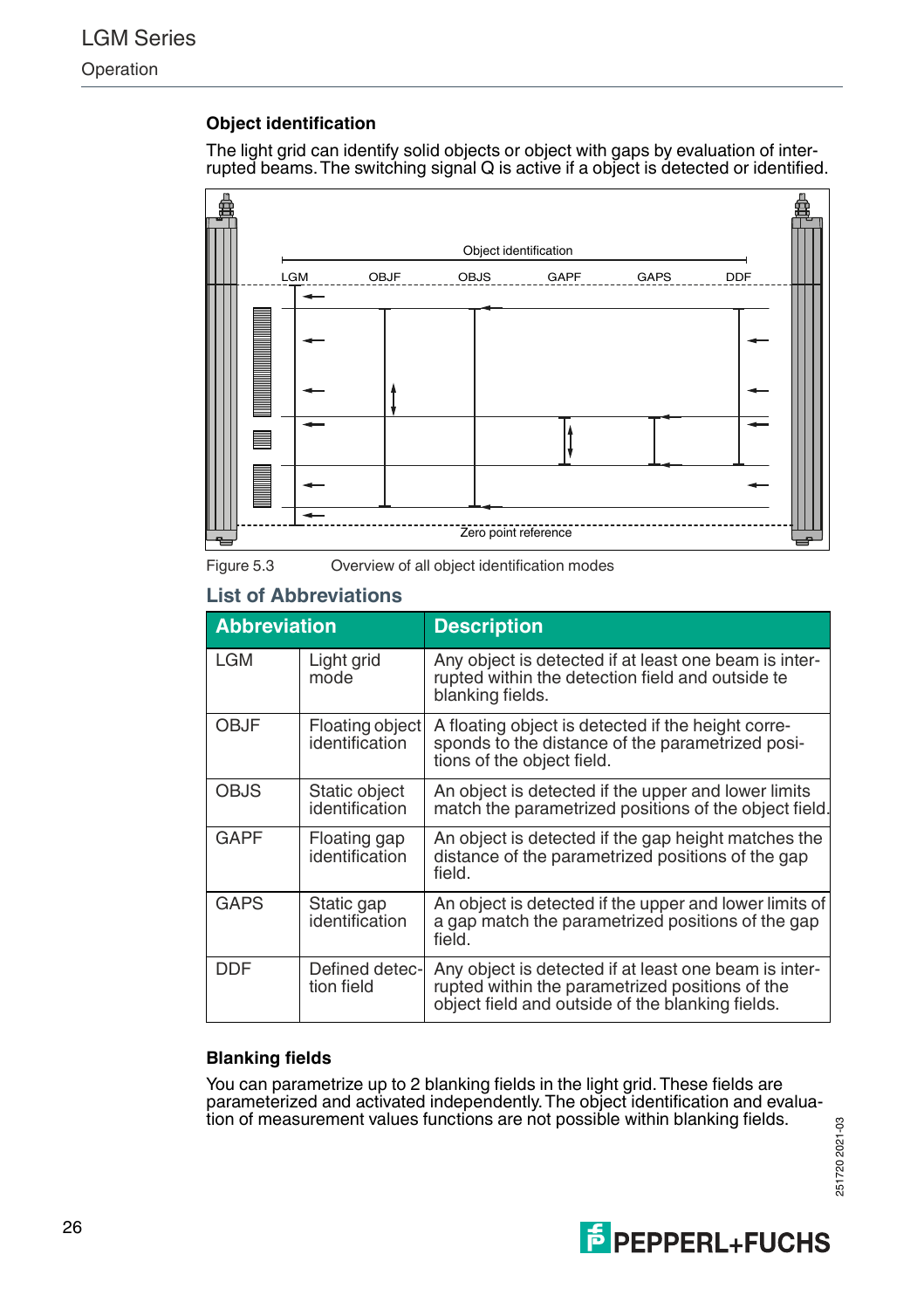

Figure 5.4 Overview of the blanking fields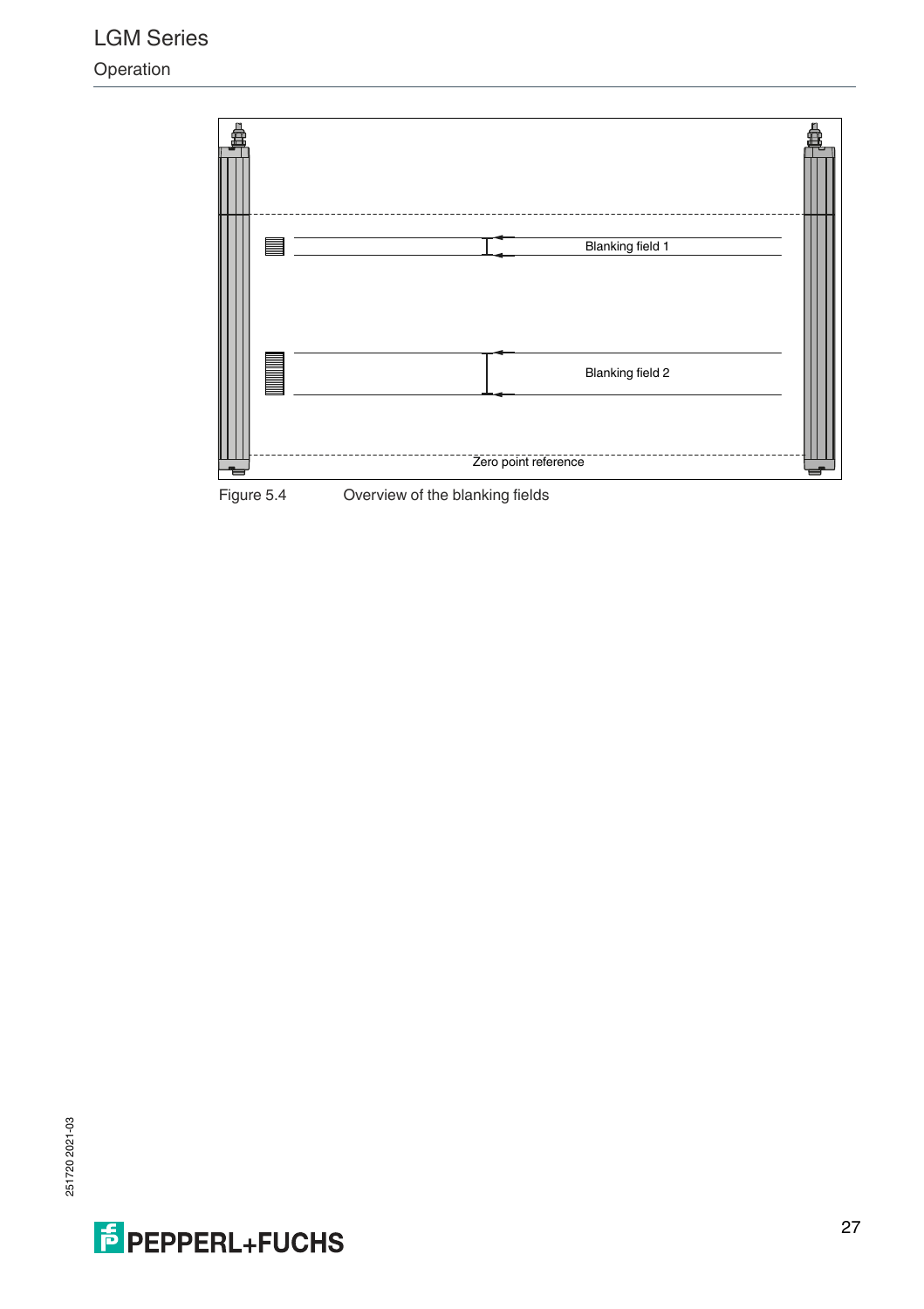## **6 Appendix**

## **6.1 Technical Data**

## **General specifications**

| <b>Effective detection</b><br>range | Standard: $0.36$ m                                                                                                                                       |
|-------------------------------------|----------------------------------------------------------------------------------------------------------------------------------------------------------|
| Threshold detection<br>range        | 7.5m                                                                                                                                                     |
| Light source                        | <b>IRFD</b>                                                                                                                                              |
| Light type                          | modulated infrared light, 850 nm                                                                                                                         |
| Detection field                     |                                                                                                                                                          |
| Beam mode                           | Factory setting: three beam crossing, deactivateable                                                                                                     |
| <b>Blanking fields</b>              | max. 2 blanking fields, adjustable                                                                                                                       |
| Beam spacing                        | $LGMS = 8.33$ mm; $LGM17 = 16.67$ mm;<br>$LGM25 = 25$ mm; $LGM50 = 50$ mm                                                                                |
| Number of beams                     |                                                                                                                                                          |
| Operation mode                      | Emitter: Emitter power adjustable in two ranges                                                                                                          |
| Optical resolution                  | With single beam scan: see beam spacing<br>With three beam crossing: 4/8.5/12.5/25/50 mm. Only in<br>the range of 25 $\%$ 75 $\%$ of the detection field |
| Angle of divergence                 | 10 <sup>°</sup>                                                                                                                                          |
| Ambient light limit                 | > 50000 Lux (if external light source is outside the open-<br>ing angle)                                                                                 |

## **Functional safety related parameters**

|                             | LGM8 | LGM17 | LGM25 | LGM50 |
|-----------------------------|------|-------|-------|-------|
| MTTF <sub>d</sub>           | 21 a | 25 a  | 34 a  | 56 a  |
| Mission Time $(T_M)$        | 20 a | 20a   | 20a   | 20a   |
| Diagnostic Coverage<br>(DC) | 60%  | 60%   | 60%   | 60%   |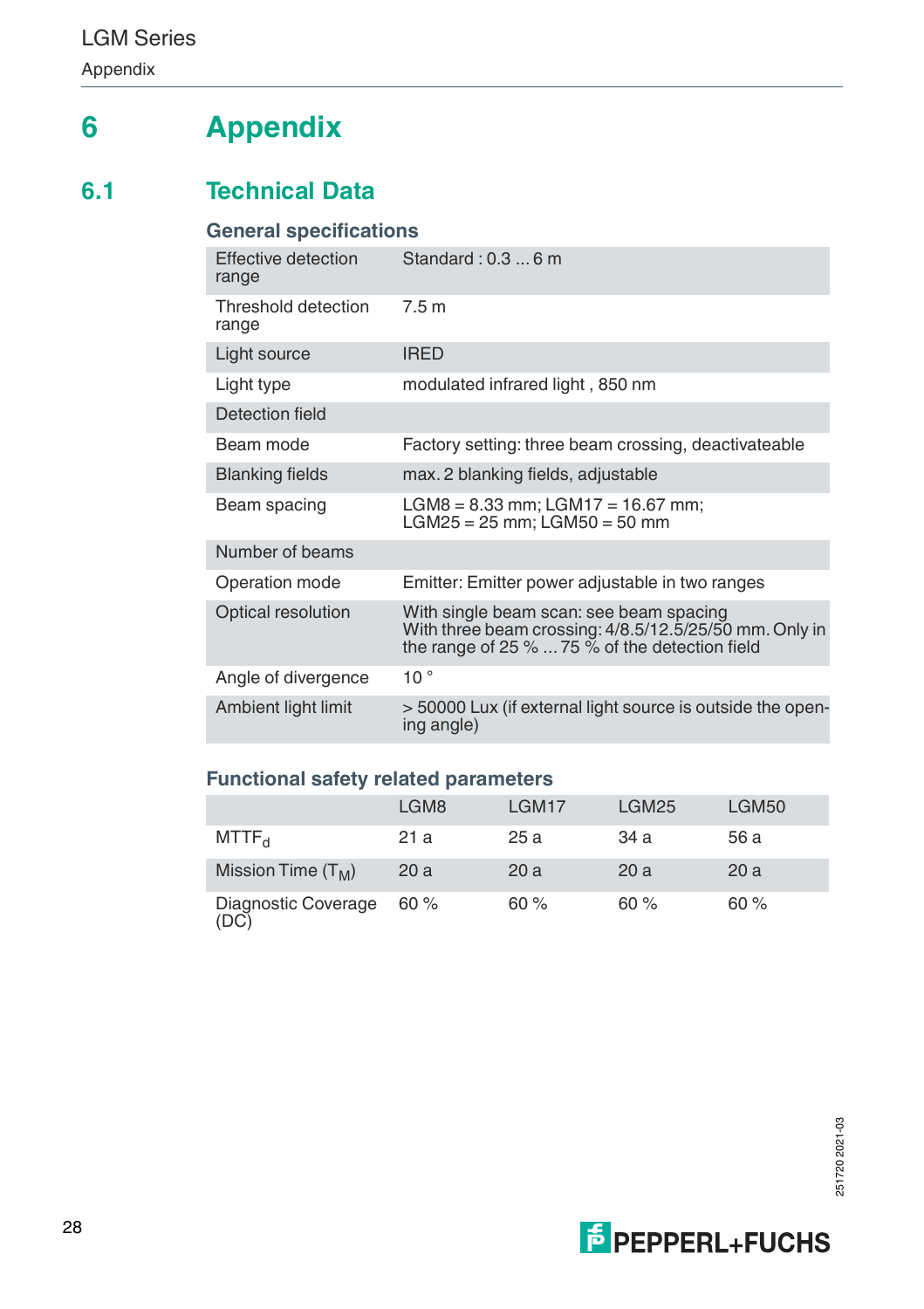## **Indicators/operating means**

| Operation indicator | LED green:<br>constantly on - power-on<br>double pulse flashing (0.8 Hz) - undervoltage<br>flashing (4 Hz) - short circuit<br>flashing with short interruptions (1 Hz) - IO-Link mode                                                                                                                                       |
|---------------------|-----------------------------------------------------------------------------------------------------------------------------------------------------------------------------------------------------------------------------------------------------------------------------------------------------------------------------|
| Status indicator    | Emitter: LED yellow<br>constantly on - high emitter power<br>constantly off - low emitter power<br>flashing (8 Hz) - error message<br>Receiver: LED yellow:<br>constantly on - object detected<br>constantly off - no object detected<br>flashing (4 Hz) - below stability control limit<br>flashing (8 Hz) - error message |
| Control elements    | Receiver: 2 touch buttons for programming                                                                                                                                                                                                                                                                                   |

## **Electrical specifications**

| Operating voltage                           | 18  30 V DC                               |
|---------------------------------------------|-------------------------------------------|
| Ripple                                      | 10 $%$                                    |
| No-load supply current $Emitter \leq 50 mA$ | Receiver: $\leq$ 150 mA (without outputs) |
|                                             |                                           |

Time delay before availability

## **Interface**

| Interface type          | $IO$ -Link $(pin 4)$                  |
|-------------------------|---------------------------------------|
| <b>IO-Link revision</b> | 1.0                                   |
| COM-Mode                | COM 2 (38.4 kBaud)                    |
| Min. cycle time         | $2.3 \text{ ms}$                      |
| Process data width      | 16 bit                                |
| SIO mode support        | ves                                   |
| Device ID               | 1050369  1050400 (0x100701  0x100720) |

## **Input**

| Test input     | Emitter switch-off with +UB or 0 V at pin 4 (emitter)                                                                              |
|----------------|------------------------------------------------------------------------------------------------------------------------------------|
| Function input | Range input activation from 1.6 m with +UB or 0 V on<br>pin 2 (emitter)<br>Teach-In input for parameterization on pin 8 (receiver) |

## **Output**

| put            | Pre-fault indication out- Stability Control (SC) 1 PNP, short-circuit protected,<br>reverse polarity protected on pin 2 (receiver) |
|----------------|------------------------------------------------------------------------------------------------------------------------------------|
| Switching type | Factory setting: dark on, Switchable to light-on mode                                                                              |



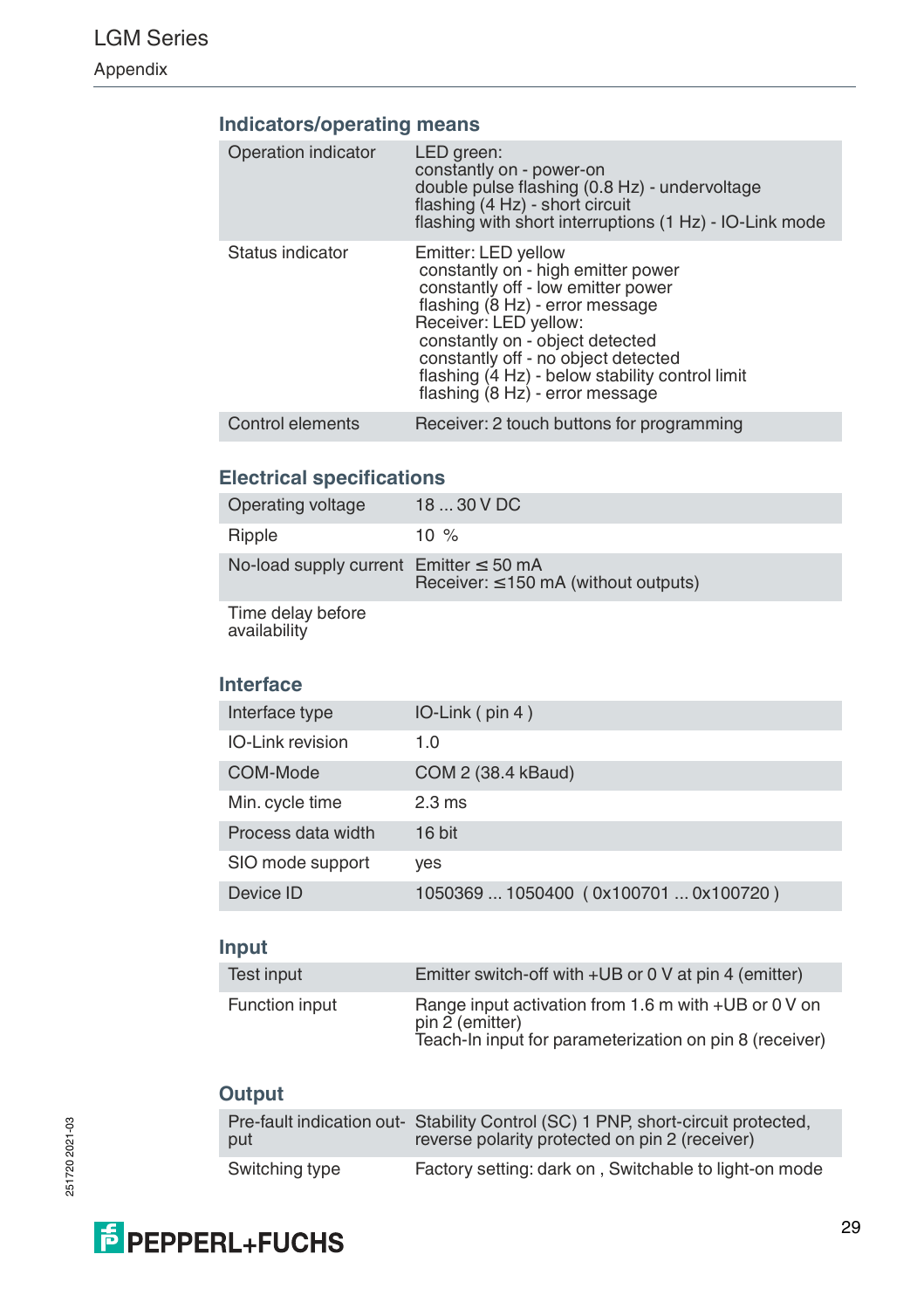## LGM Series Appendix

| Signal output       | Command interface: Pin 4 IO-Link interface C or used<br>as switching output Q; 1 short-circuit proof reverse<br>polarity protected push-pull output (receiver)<br>Switch output: Pin 5 switching output Q; 1 short-circuit<br>proof reverse polarity protected push-pull output<br>(receiver) synchronized with pin 4 |
|---------------------|-----------------------------------------------------------------------------------------------------------------------------------------------------------------------------------------------------------------------------------------------------------------------------------------------------------------------|
| Switching threshold | Factory setting: The signal tracking for the threshold<br>value is deactivated, increasing the optical resolution by<br>a maximum of 4 mm; switchable to active signal track-<br>ing                                                                                                                                  |
| Switching voltage   | max, 30 V DC                                                                                                                                                                                                                                                                                                          |
| Switching current   | max. 100 mA                                                                                                                                                                                                                                                                                                           |
| Voltage drop        | $\leq$ 2 V DC                                                                                                                                                                                                                                                                                                         |
| Switching frequency |                                                                                                                                                                                                                                                                                                                       |
| Response time       |                                                                                                                                                                                                                                                                                                                       |
| Timer function      | Off-delay programmable from 0  1.25 s in 5 ms steps<br>(adjustment via IO-Link only)                                                                                                                                                                                                                                  |

## **Conformity**

| Communication inter- IEC 61131-9<br>face |              |
|------------------------------------------|--------------|
| Product standard                         | EN 60947-5-2 |

## **Approvals and certificates**

| <b>Protection class</b> | $III$ (IEC 61140)                                                  |
|-------------------------|--------------------------------------------------------------------|
| UL approval             | cULus Listed                                                       |
| CCC approval            | CCC approval / marking not required for products rated<br>$<$ 36 V |

## **Ambient conditions**

| Ambient temperature | $-3060 °C (-22140 °F)$ |
|---------------------|------------------------|
| Storage temperature | $-3070 °C (-22158 °F)$ |

## **Mechanical specifications**

| Conductor cross sec-<br>tion | min. $0.25$ mm <sup>2</sup>                                                                                                                                            |
|------------------------------|------------------------------------------------------------------------------------------------------------------------------------------------------------------------|
| Housing length L             |                                                                                                                                                                        |
| Degree of protection         | <b>IP67</b>                                                                                                                                                            |
| Connection                   | Emitter: connecting cable with 4-pin, M12 x 1 connector<br>, 330 mm total length<br>Receiver: connecting cable with 8-pin, M12 x 1 connec-<br>tor, 350 mm total length |
| <b>Material</b>              |                                                                                                                                                                        |

251720 2021-03  $-251$ 

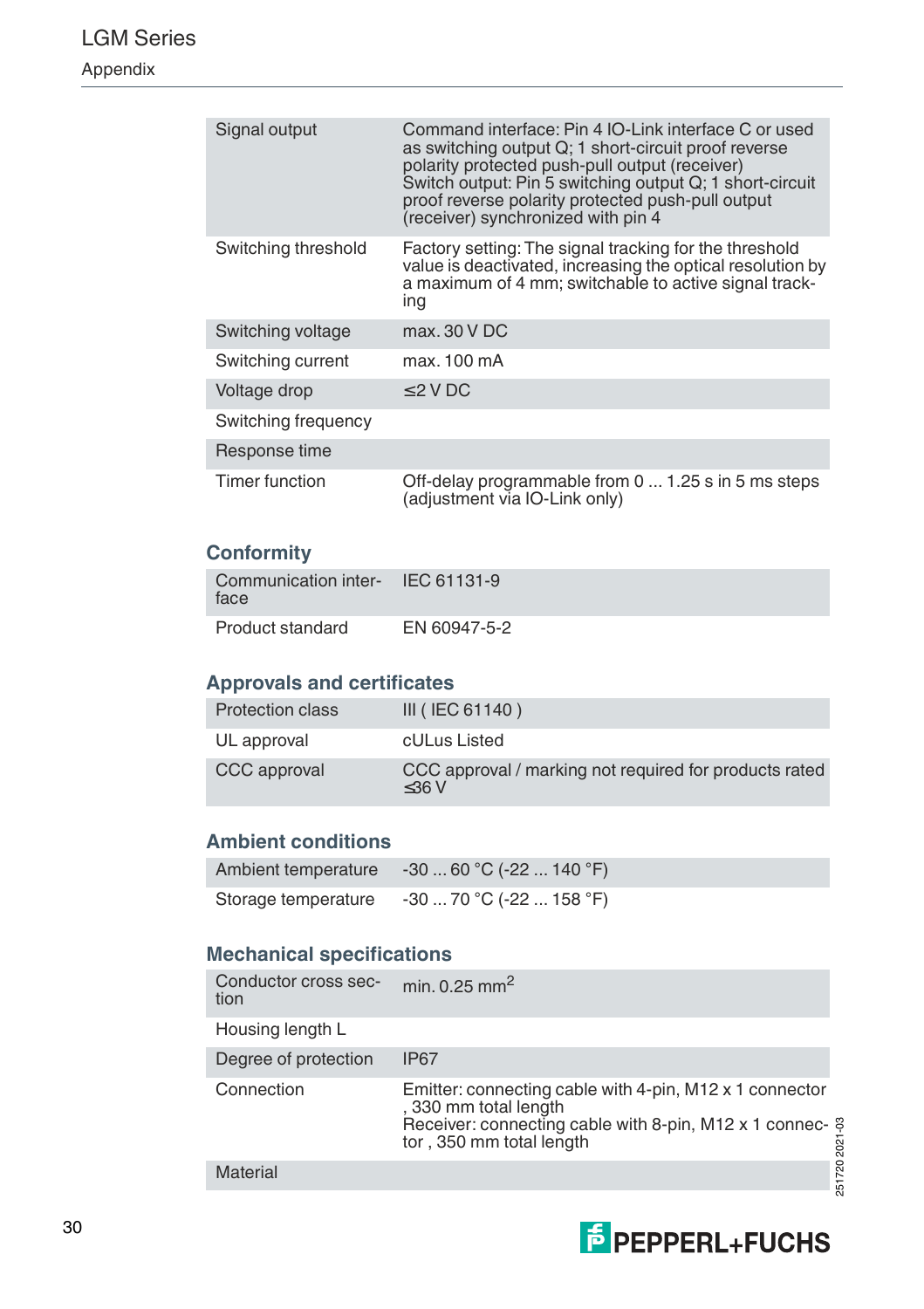## LGM Series

Appendix

| Housing             | extruded aluminum section, Silver anodized |
|---------------------|--------------------------------------------|
| <b>Optical face</b> | Plastic pane, Polycarbonate                |
| Mass                |                                            |
| Cable length        | max, 30 m                                  |